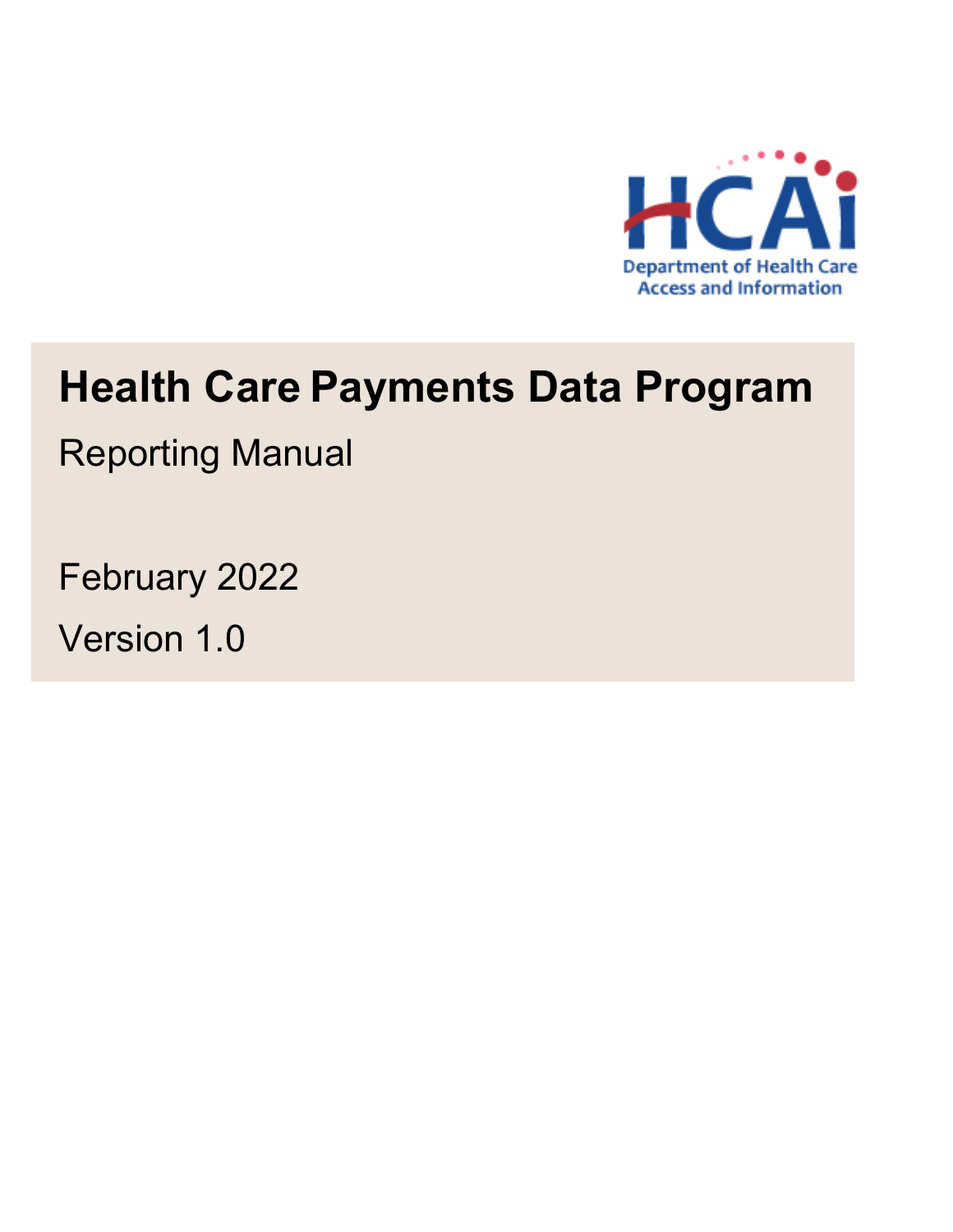

# **Table of Contents**

| 1 |      |                                                |    |
|---|------|------------------------------------------------|----|
| 2 |      |                                                |    |
|   | 2.1  |                                                |    |
|   | 2.2  |                                                |    |
|   | 2.3  |                                                |    |
| 3 |      |                                                |    |
| 4 |      |                                                |    |
| 5 |      |                                                |    |
|   | 5.1  |                                                |    |
|   | 5.2  |                                                |    |
|   | 5.3  |                                                |    |
|   | 5.4  |                                                |    |
|   | 5.5  |                                                |    |
|   | 5.6  |                                                |    |
|   | 5.7  |                                                |    |
|   | 5.8  |                                                |    |
|   | 5.9  |                                                |    |
|   | 5.10 |                                                |    |
|   | 5.11 |                                                |    |
|   | 5.12 |                                                |    |
|   | 5.13 | SUBMISSION OF ONGOING PRODUCTION MONTHLY FILES | 12 |
|   | 5.14 |                                                |    |
|   | 5.15 |                                                |    |
|   | 5.16 |                                                |    |
|   | 5.17 |                                                |    |
|   | 5.18 |                                                |    |
|   | 5.19 |                                                |    |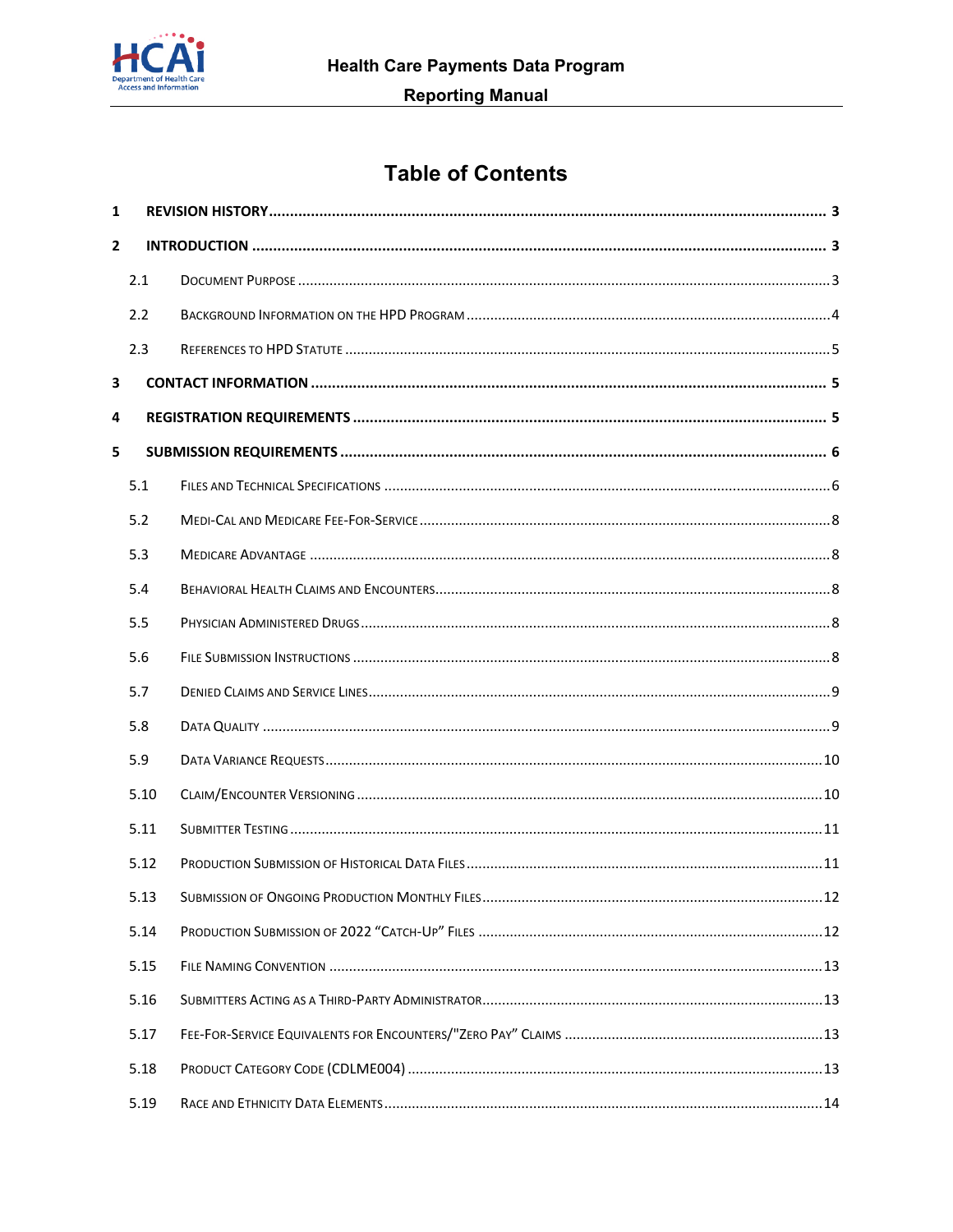

# **Health Care Payments Data Program**

#### **Reporting Manual**

| 5.20 |  |
|------|--|
| 5.21 |  |
| 5.22 |  |
| 5.23 |  |
| 5.24 |  |
|      |  |
|      |  |
|      |  |
|      |  |
|      |  |
|      |  |
|      |  |
|      |  |
|      |  |
|      |  |
|      |  |
|      |  |
|      |  |
|      |  |
|      |  |
|      |  |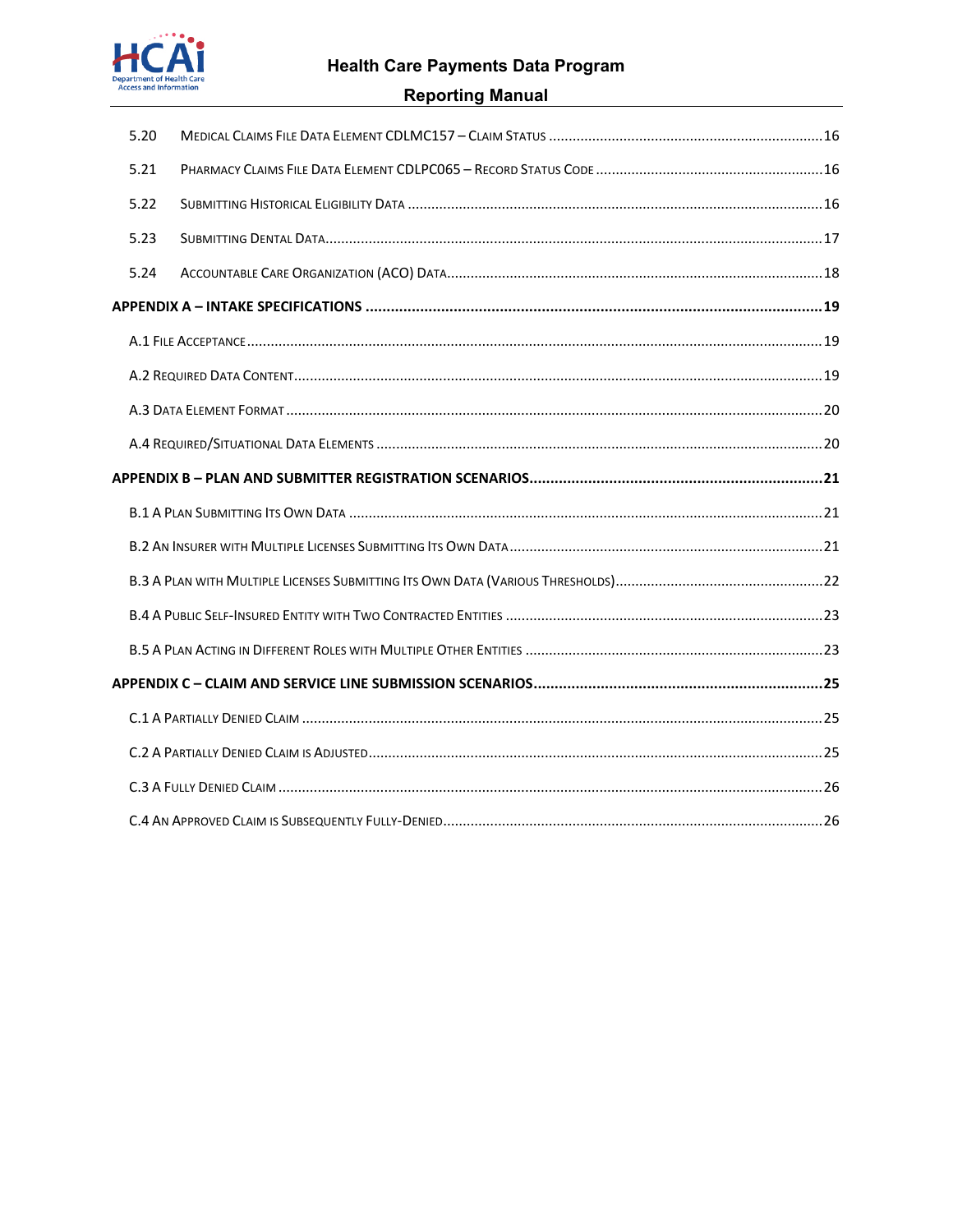

# **1 Revision History**

| Version | Date.      | Author | <b>Key Differences</b> |
|---------|------------|--------|------------------------|
| -4      | 02/23/2022 | GD     | Initial version        |

# **2 Introduction**

The Department of Health Care Access and Information (HCAI) is tasked with implementing California's All-Payer Claims Database (APCD), as a part of the Health Care Payments Data (HPD) Program.

The HPD Program uses the All-Payer Claims Database Common Data Layout (APCD-CDL™), Version 2.1, as the file format for payers to transmit health care enrollment, cost, utilization, and provider data to the HPD System. For more information about the APCD-CDL™, visit the APCD Council's website (https://www.apcdcouncil.org/common-<u>data-layout</u>).

HCAI actively maintains a website (https://hcai.ca.gov/data-and-reports/costtransparency/healthcare-payments/) with information about the HPD Program, including background, history, references to state statutes and regulations, links to this Reporting Manual, the Data Submission Guide (DSG), contact information, and other resources for submitters. The HPD Program staff are dedicated to working with all submitters to ensure full compliance with the HPD statute and regulations.

## **2.1 Document Purpose**

This Reporting Manual consists of discussion and comments related to the implementation of the regulations. In the case of any perceived conflict between nonregulatory material in this manual and any regulation, the regulation shall prevail. The Reporting Manual is intended for use by:

- 1. The HPD Program's mandatory submitters, including commercial health plans, commercial insurers, and public self-funded health plans
- 2. Voluntary submitters, including private self-funded health plans, providers, and suppliers

Although the HPD Program will also integrate data from Medi-Cal and Medicare Fee-For-Service, the Reporting Manual does not cover the data submission processes for those data.

This Reporting Manual serves as a companion document to: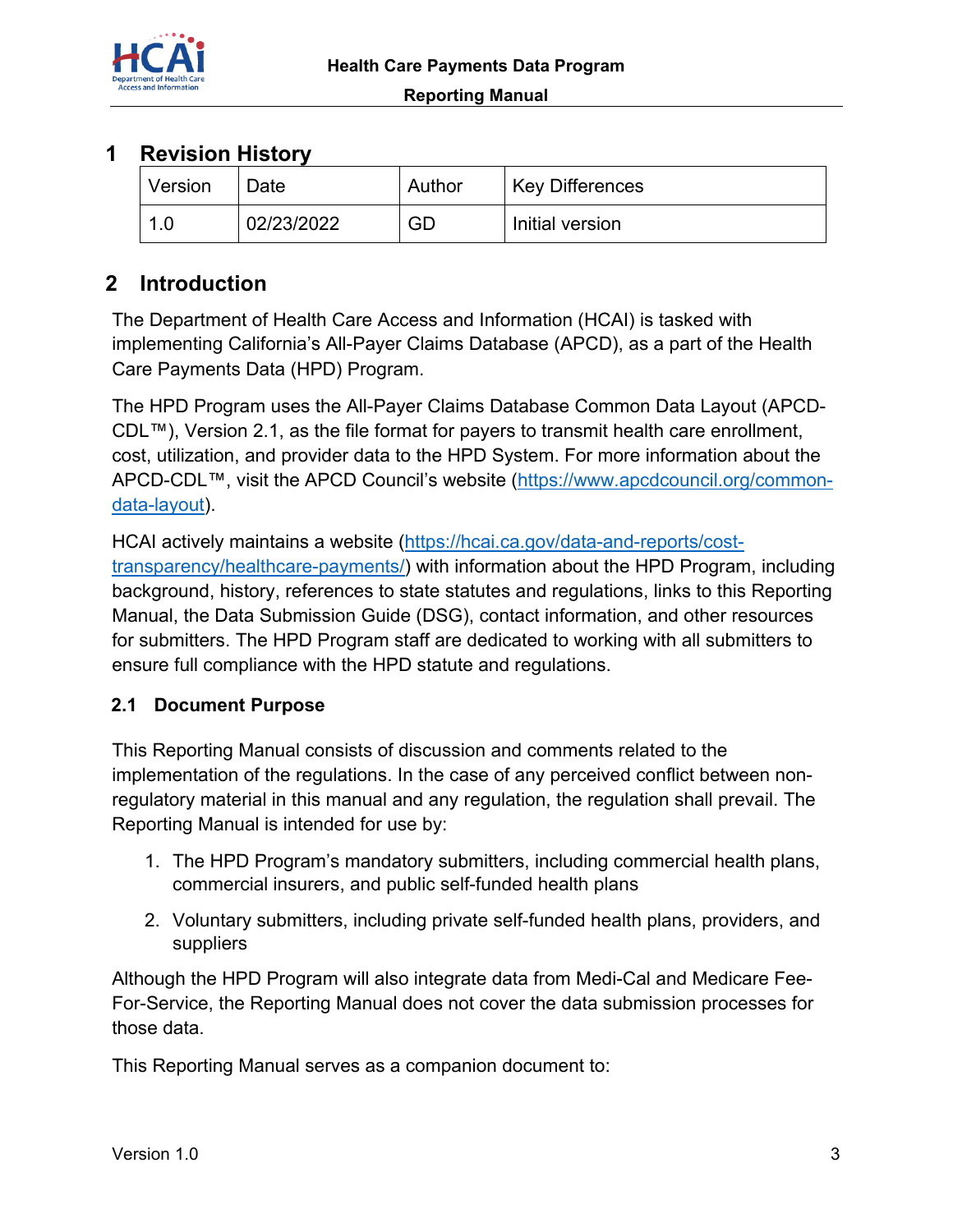

- The file formats covered by the APCD-CDL™ (submitters must contact the APCD Council and request a copy of the APCD-CDL™ at https://www.apcdcouncil.org/common-data-layout
- The DSG is available at the following location: https://hcai.ca.gov/wp-content/uploads/2021/11/HPD-Data-Submission-Guide-Final-Copy-ADA.pdf
- The HPD Regulations are available at the following location: https://govt.westlaw.com/calregs/Browse/Home/California/CaliforniaCodeofRegu lations?guid=IF440B0AC8CE44308B319F63EE5DECDF0&originationContext= documenttoc&transitionType=Default&contextData=(sc.Default)

#### **2.2 Background Information on the HPD Program**

California Law (Chapter 8.5 of Part 2 of Division 107 of the California Health and Safety Code, Sections 127671 – 127674.1) describes the legislative intent of the HPD Program, identifies the types of data and submitters, and describes HCAI's responsibilities in administering the HPD Program.

California has a substantial public interest in the price, cost, utilization, equity, and quality of health care services. California is a major purchaser of health coverage through the Public Employees' Retirement System, the State Department of Health Care Services, the Department of General Services, the Department of Corrections and Rehabilitation, the California Health Benefit Exchange, and other entities acting on behalf of a state purchaser. California also provides major tax expenditures through the tax exclusion of employer-sponsored coverage and tax deductibility of coverage purchased by individuals, as well as tax deductibility of excess health care costs for individuals and families.

California has established the HPD Program to collect information and provide greater transparency regarding health care costs, utilization, quality, and equity. The information will be used to inform policy decisions regarding the provision of quality health care, improving public health, reducing disparities, advancing health coverage, reducing health care costs, providing oversight of the health care system and health care companies, and providing public benefit for Californians and the state, while preserving consumer privacy. It is the intent of the HPD Program to improve data transparency to achieve a sustainable health care system with more equitable access to affordable and quality health care for all.

The HPD Program encourages state agencies, researchers, health care service plans, health insurers, providers, suppliers, and other stakeholders to use this data to develop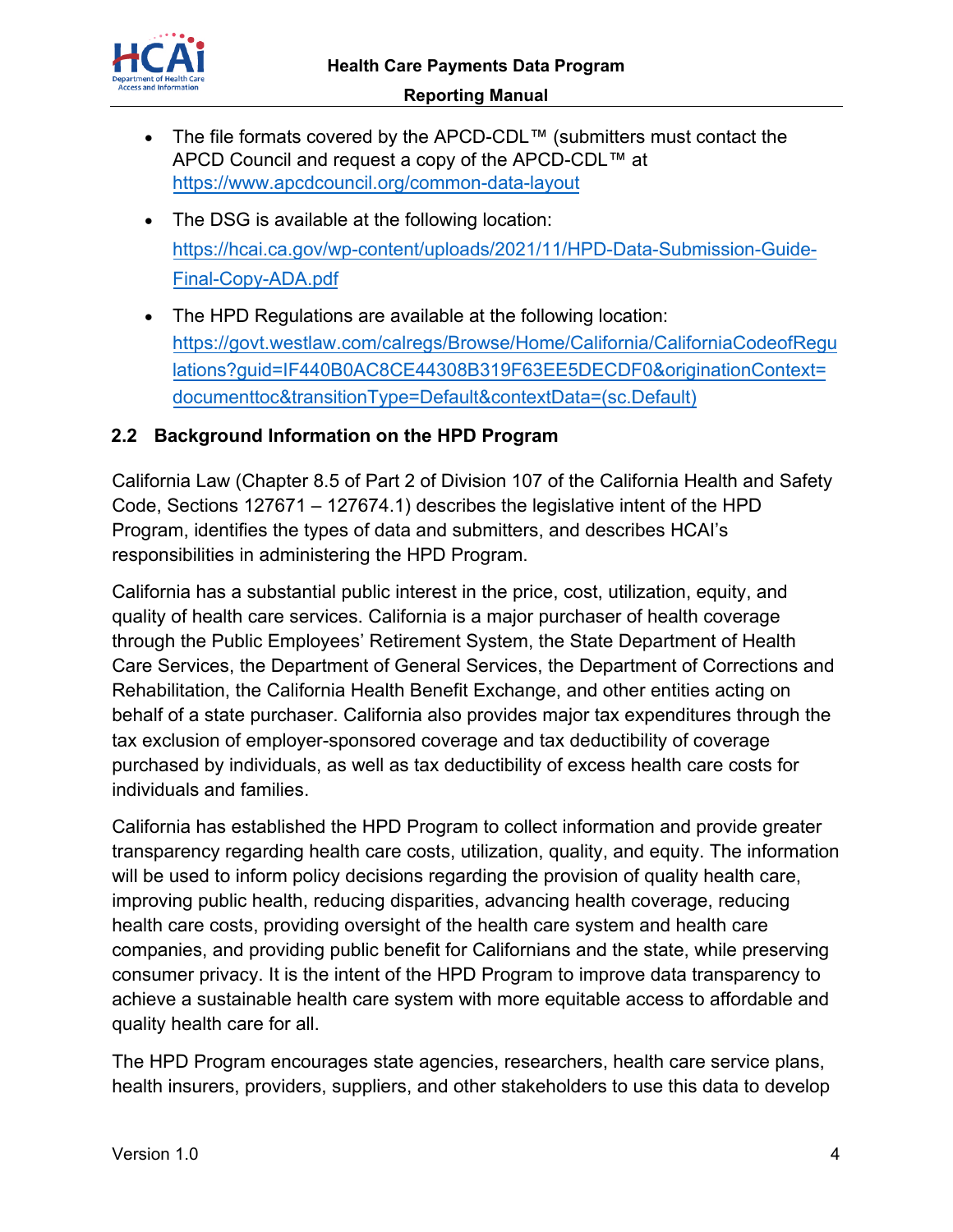

innovative approaches, services, and programs that may have the potential to deliver health care that is both cost effective and responsive to the needs of enrollees, including recognizing the diversity of California and the impact of social determinants of health.

#### **2.3 References to HPD Statute**

The HPD Program, including types of data and submitters, is broadly defined in California statute (Chapter 8.5 of Part 2 of Division 107 of the California Health and Safety Code, Sections 127671 - 127674.1). Additional detail about data and submissions is included in Chapter 11 of Division 7 of Title 22 of the California Code of Regulations, starting with Section 97300.

# **3 Contact Information**

HCAI HPD Program and Data Management Vendor staff can answer questions regarding the process and mechanics of data submission and technical issues regarding the covered population, intent, or contents of data files and elements.

For program questions, such as compliance with regulation, the enabling statute, downstream use of the data, and similar questions, please contact hpd@hcai.ca.gov.

For technical questions related to the use of the technical specifications being used, data submission questions, or questions about submission results, please contact the HPD Data Management Vendor at: hpd-support@onpointhealthdata.org.

# **4 Registration Requirements**

This section provides an overview of HPD Program registration requirements and is intended for use by two different types of entity:

- Entities such as health plans, insurers and self-insured organizations who a responsible for the data – in HPD terminology these entities are referred to as "plans"
- Technical organizations who are responsible for the actual submission of the data to HPD – in HPD terminology these entities are referred to as "submitters"

It is understood and expected that in many circumstances a single entity will be performing both of these roles. In cases like this, the single entity would need to register twice, once as the responsible entity and once as the submitter.

It is understood that various situations will occur where the actual submission of data is delegated either upwards within a corporate ownership structure or downwards to a subcontracted entity. It is the responsibility of the plan for which the submitter is reporting data to ensure that all reporting relationships are correctly documented during the registration process.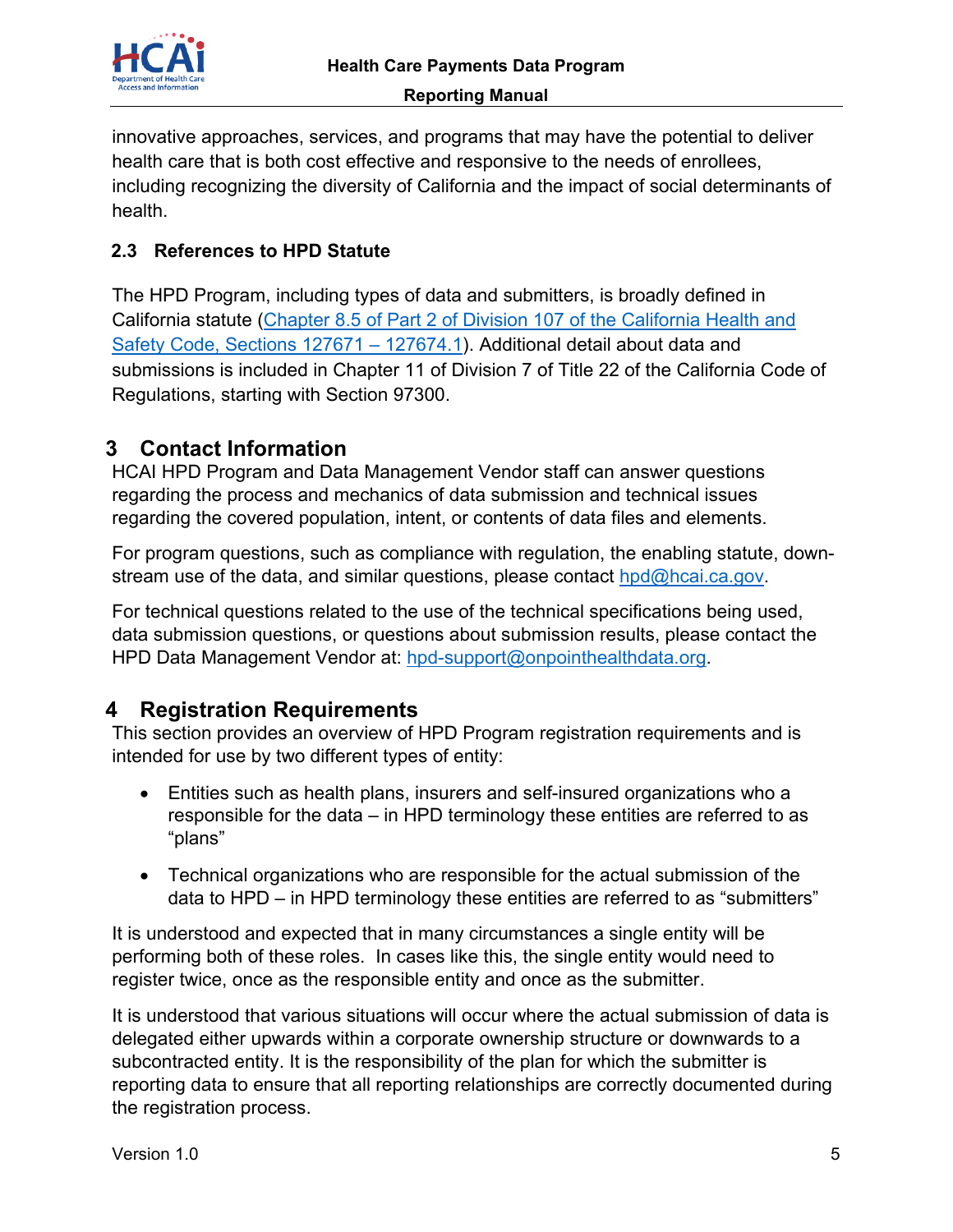

Registration for non-dental plans is expected to begin on March 7, 2022.

Registration for submitters is expected to begin on April 4, 2022.

Registration for non-dental plans must be complete by May 27, 2022.

The HPD Program will assign a unique Payer Code to each registered plan and will assign a unique Data Submitter Code to each registered submitter. Both Data Submitter Code and Payer Code must be used within the submission data. See the APCD-CDL™ (Version 2.1) for additional detail.

Refer to Appendix B ("Plan and Submitter Registration Scenarios") for detailed examples of registration scenarios.

Submitters are required to annually update their registration via the Submitter Portal, by the last calendar day in February. In addition to this required annual update, submitters also are required to update their registration information whenever there is a change to their organizational information, their organization's contacts, or the HPD-related responsibilities of those contacts.

## **5 Submission Requirements**

This section provides an overview of HPD Program data submission requirements and is intended for use by individuals within data submitter organizations responsible for generating and submitting conforming files. This section includes information regarding required file types, submitter registration instructions, timelines for file submissions, file submission instructions (including coordination of submissions), and data quality evaluation and notification processes.

All submitter interactions will occur via a secure Submitter Portal, which will be the platform for submitter registration, data submission, and submission status and response information.

#### **5.1 Files and Technical Specifications**

Submitters shall submit the following files and adhere to the specifications in the Common Data Layout for state APCDs (APCD-CDL™, Version 2.1):

- Member Eligibility File
- Medical Claims File
- Pharmacy Claims File
- Provider File

In 2024, submitters shall also submit dental claims.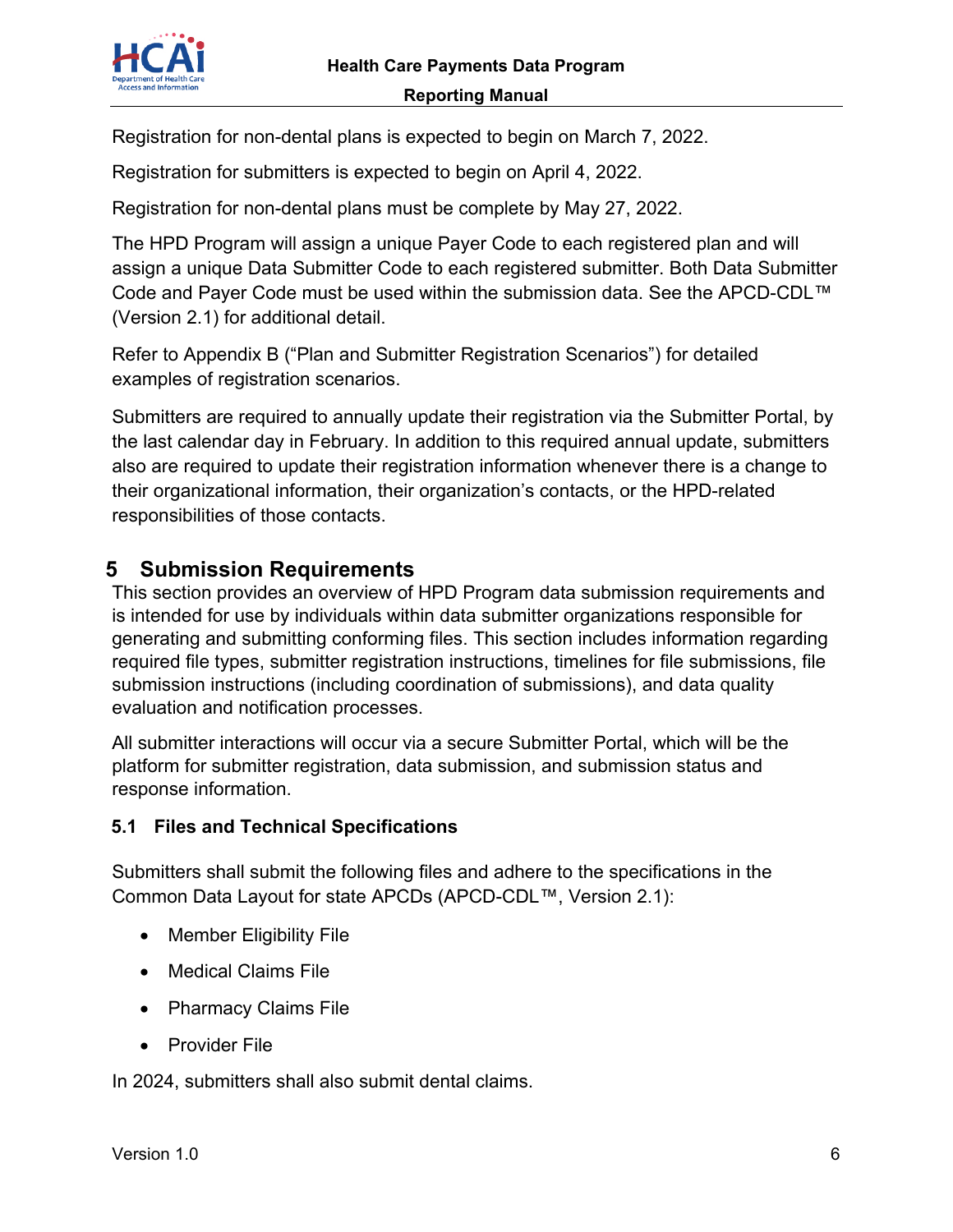

Submitted files must have a file type of .txt and the data must be pipe-delimited ("|"). No pipe character can be included in the submitted data. If no data value is being submitted in a specific data element, do not include any character between the preceding pipe and the succeeding pipe (i.e., do not include a blank; instead, report a null value as follows: " $\vert\vert$ " $\rangle$ .

Always submit one line-item per row. Each row is delimited by the carriage return and a line feed combination. Do not include carriage returns or line feed characters as a part of line-item data.

Each submitted file must include both a valid header record and a valid trailer record, along with detail records.

The reporting period is defined in the file header (CDLHD006 and CDLHD007).

#### **a) Member Eligibility File**

Include a monthly record for each California resident member who was eligible for a defined set of benefits for one or more days within the reporting period of the file. If a specific member had more than one distinct policy, include a record for each policy. If the reporting period of the file spans multiple months, the member must be reported with one record per month of eligibility.

#### **b) Medical Claims File**

Include a record for each service line for every claim or encounter processed during the reporting period. Claims and encounters should be submitted regardless of the location/state where the service was delivered. Do not include fully denied claims. Any records previously paid and reported to the HPD Program and subsequently reversed or denied must be provided to the HPD Program.

#### **c) Pharmacy Claims File**

Include a record for each service line for every claim or encounter processed during the reporting period. Claims and encounters should be submitted regardless of the location/state where the prescription was dispensed. Do not include fully denied claims. Any records previously paid and reported to the HPD Program and subsequently reversed or denied must be provided to the HPD Program. Only include records that have a valid NDC code (CDLPC025).

#### **d) Dental Claims File**

Include a record for each service line for every claim or encounter processed during the reporting period. Claims and encounters should be submitted regardless of the location/state where the service was delivered. Do not include fully denied claims. Any records previously paid and reported to the HPD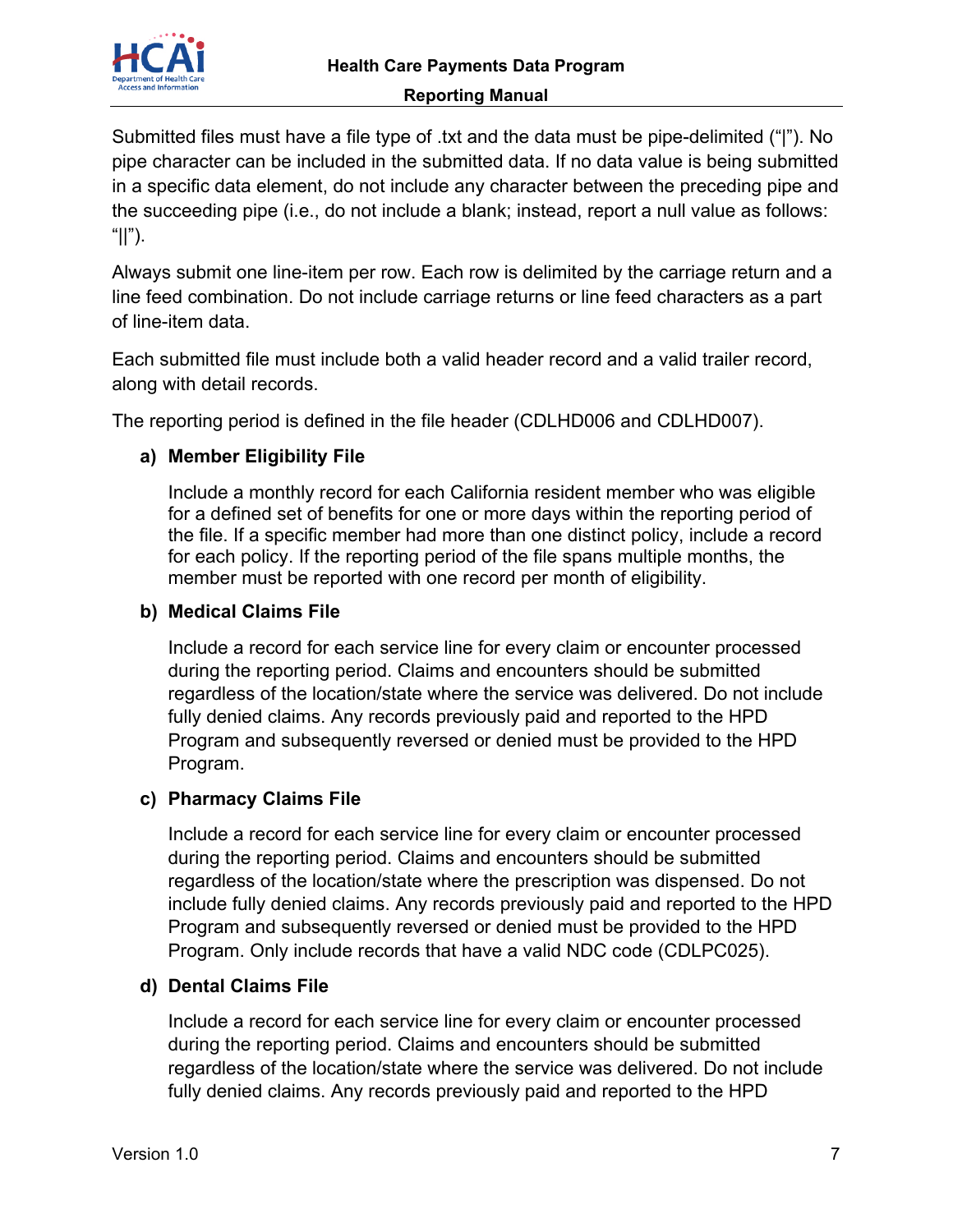

Program and subsequently reversed or denied must be provided to the HPD Program.

#### **e) Provider File**

Include a record for each provider that is included in any of the reported claims files (Medical, Pharmacy and Dental) and the eligibility file, for the reporting period. Provider types would include; Primary Care Provider, Rendering Provider, Billing Provider, Referring Provider, Attending Provider, Prescribing Physician, and Pharmacy, For larger submitters, contact HPD technical support at HPD-Support@onpointhealthdata.org to discuss the possibility of providing an annual roster of providers and then a monthly update file.

#### **5.2 Medi-Cal and Medicare Fee-For-Service**

Claims and encounters for Medi-Cal (California Medicaid) are being collected directly from the Department of Health Care Services (DHCS); Medicare Fee-For-Service (FFS) claims are provided to the HPD in files provided directly from the U.S. Centers for Medicare & Medicaid Services (CMS). If submitters have any of this data, they should not include either of these two types of data in their claims file submissions.

#### **5.3 Medicare Advantage**

Medicare Advantage (MA) claims/encounters must be submitted by commercial health plans and commercial insurers administering MA plans.

#### **5.4 Behavioral Health Claims and Encounters**

Behavioral health claims and encounters should be submitted in the Medical Claims file.

#### **5.5 Physician Administered Drugs**

Physician administered drugs (PADs) should be submitted in the Medical Claims file.

#### **5.6 File Submission Instructions**

- a) Authorized submitters will authenticate themselves within the Submitter Portal and upload data.
- b) Files submitted to the HPD System will be either accepted or rejected based on criteria detailed in Section 4 of the DSG ("File Intake Specifications"). Once intake submission checks and validations have been executed, the submitter will be notified of file acceptance or rejection. The following aspects of submitted files are verified during the review process and may result in rejection if they do not meet the specified criteria: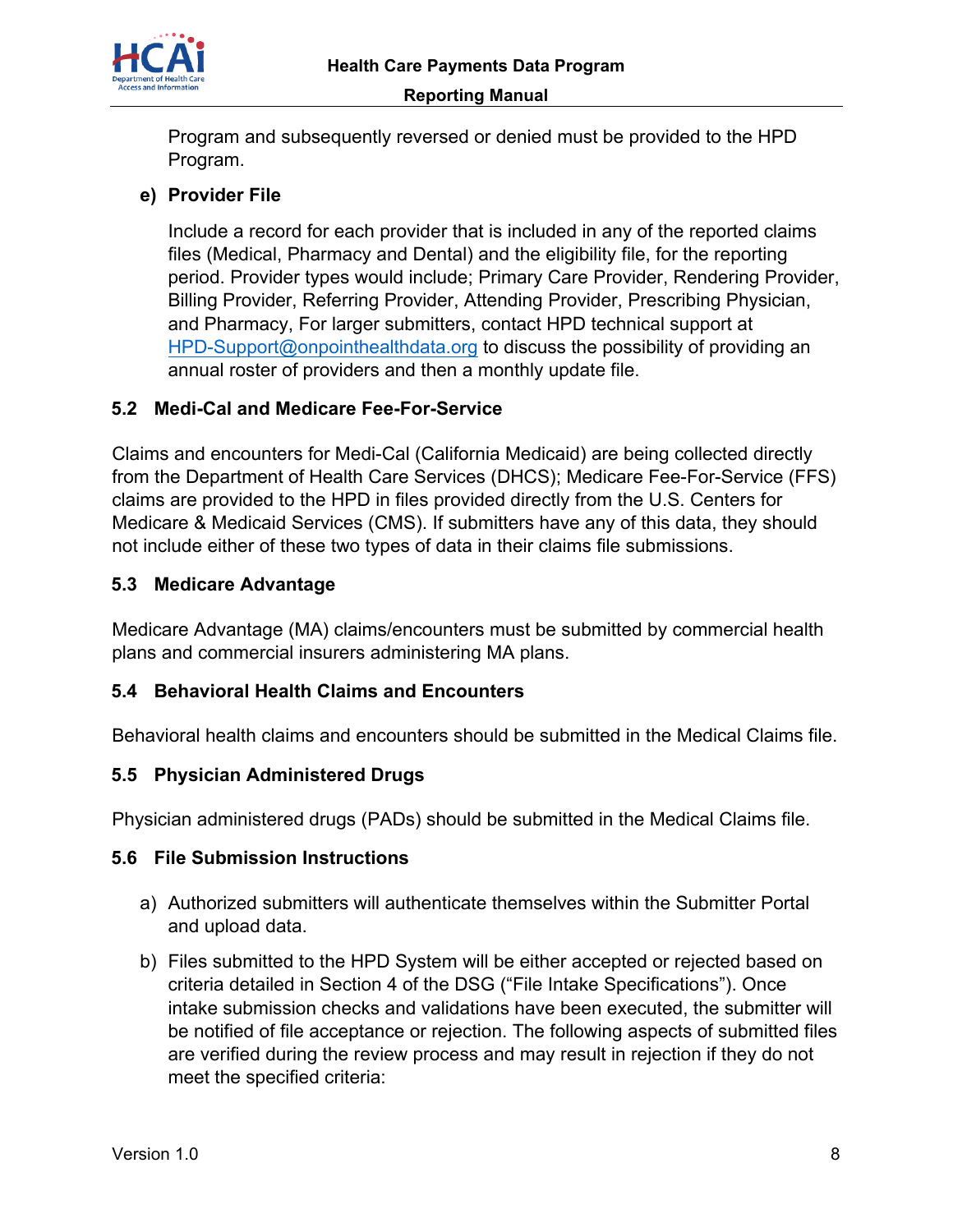

- File format, including required layout, field lengths, and data types
- Time (or reporting) periods do not match the reporting period identified in the header record (CDLHD006 and CDLHD007). Examples in each file type include the following data elements:
	- Member Eligibility File: Start Year/Month of Submission (CDLME005, CDLME006)
	- ─ Medical Claims File: Paid date (CDLMC024)
	- ─ Pharmacy Claims File: Paid date (CDLPC024)
	- ─ Dental Claims File: Paid Date (CDLDC023)
- Valid values for required or situationally required data elements– unless a Data Variance has been approved by the HPD Program
- Data quality validations that evaluate the data element relationships and the data integrity in each file
- c) If the file is rejected, the submitter will be notified of all errors found in the submission. The submitter shall correct submission errors and resubmit the file.

## **5.7 Denied Claims and Service Lines**

Fully denied claims, those claims where all of the service lines have been denied, should not be submitted to the HPD. When a claim is partially denied, the entire claim should be submitted and those service lines that were denied should be indicated by sending a value for the Denied Claim Line Indicator (CDLMC154) = "1", service lines that were not denied should be indicated by sending a value for the Denied Claim Line Indicator (CDLMC154) = "2".

# **5.8 Data Quality**

The quality of submitted data is of primary importance to the HPD Program. Submitters may review data quality of their submissions in the Data Portal. The usefulness of submitted data is directly related to its quality, including the completeness, accuracy, reasonableness, and timeliness of the data. Data quality can only be fully assessed over time and with analysis that brings related data together. Data quality cannot be completely assessed at the time of submission. After submitted files have been accepted, the HPD Program uses several processes to measure and improve the quality of the HPD System data over time, including:

## a) **Post-Intake Data Quality Validation**

After passing initial intake checks and validations, the data will be further evaluated against established trends and benchmarks. Trends and benchmarks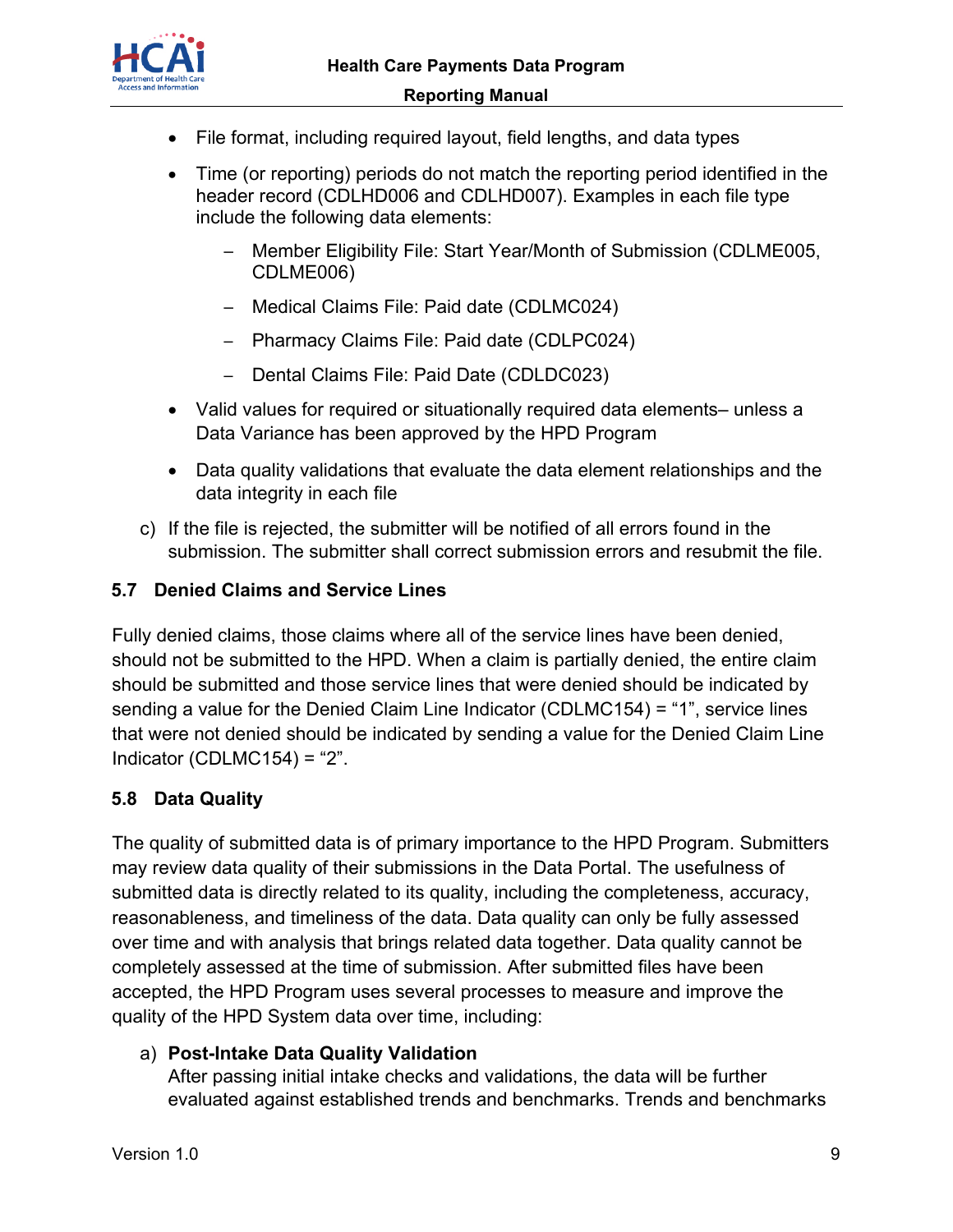

are calculated and refined as the database is populated. Accepted files that are found to contain anomalous data inconsistent with historical trends and benchmarks may also result in a submitter being required to correct and resubmit the file or document the reasons for any discrepancies (see also "Data Variance Requests" below).

## b) **Compliance Process**

If data quality issues are found, HCAI or the HPD Data Management Vendor will inform the submitter and provide a description of specific anomalies. The submitter will make every effort to correct data quality issues, and these efforts may include resubmission of corrected data. Should persistent data quality issues continue, HCAI will report compliance issues to the licensing entity – either the California Department of Insurance (CDI) or the California Department of Managed Health Care (DMHC).

#### c) **File Resubmission**

Resubmissions follow the same process used for original files. It is good practice to identify re-submissions in the file name.

## **5.9 Data Variance Requests**

A submitter may request, and HCAI may authorize, a temporary variance to specific data submission requirements, quality checks, or requests from the HPD Program to allow data collection to proceed while a submitter adds data elements or makes other improvements to their data. Granted variances will be revisited and adjudicated on a regular basis, at least annually. Submitters are expected to improve data quality and completeness over time to enhance HPD value. Submitters who wish to request a Data Variance should follow the process as directed on the Submitter Portal. These variances (or known issues) will be made available to data users and the public.

## **5.10 Claim/Encounter Versioning**

Claim/encounter versioning (also known as "claims consolidation") is accomplished for all claims and encounter files (Medical, Pharmacy and Dental) through one of two approaches:

- Aggregation
- Versioning

Prior to initial testing each submitter will be contacted by HPD support staff and submitters will provide details about the standard approach used within their adjudication systems to consolidate claims. These details will be used to assign appropriate consolidation methods within the Portal to each submitter. Only a single consolidation method is assigned to each submission. A high-level view of each approach follows: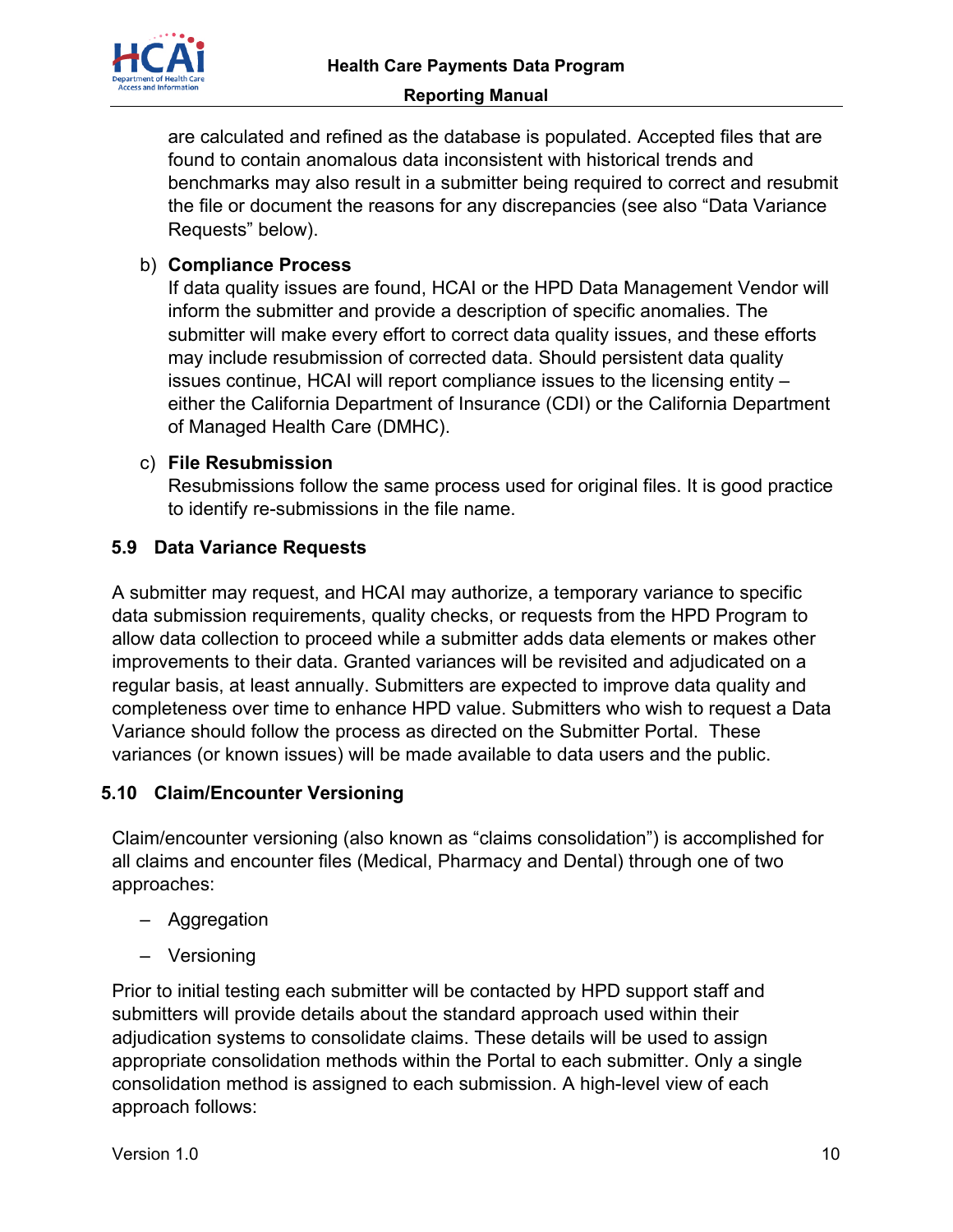

- **Aggregation:** This method uses the Claim Line Type (CDLMC160, CDLPC066 and CDLDC084). All adjustments are provided for each record, including negative dollar and quantity amounts for reversals.
- **Versioning:** Versioning methods require consistent and properly incremented Version Numbers (CDLMC007, CDLPC007, CDLDC007) and final values for all fields provided in the APCD-CDL™ for each updated record. The initial Version Number value of an original claim/encounter that has never been submitted before would be reported as "0". Any subsequent submissions that include updated versions of that specific claim/encounter would increment the value reported in the Version Number field by one (e.g., "1" then "2" then "3", etc.). The final record for each claim's service line would be reported with the highest version number.

#### **5.11 Submitter Testing**

Submitters are encouraged to submit test files as early as possible in implementation to validate their extract and submission processes. Systematic reports of submission results will be available for review by submitters.

Test files must be submitted using appropriate values within the file header, including the indication of a test file using a "T" for the "Test File Flag" (CDLHD008).

Approved submitters will submit test, historical, and monthly data files for the HPD System's initial round of data collection, as well as "catch-up" file(s) of 2022 data that cover the gap between the historical file and the first accepted monthly file. An overview of the anticipated timeline follows:

- Testing for historical submissions may begin on or after April 1, 2022, and must be completed by July 31, 2022.
- Production historical data files may be submitted upon successful completion of the testing process for the submission of historical data (above).

Submitted files must pass the system's intake data quality checks and validations in order to be deemed "accepted" by the HPD System. Submitters may break up, at their discretion, historical or multi-month catch-up files into monthly or multi-month reporting periods. Submitters must, in coordination with HCAI and the HPD Data Management Vendor, develop a schedule of intermediate steps for data file submission, testing, and acceptance that satisfies the deadlines listed above.

#### **5.12 Production Submission of Historical Data Files**

All historical data for the period June 29, 2017 through December 2021 must be accepted by HPD by October 28, 2022.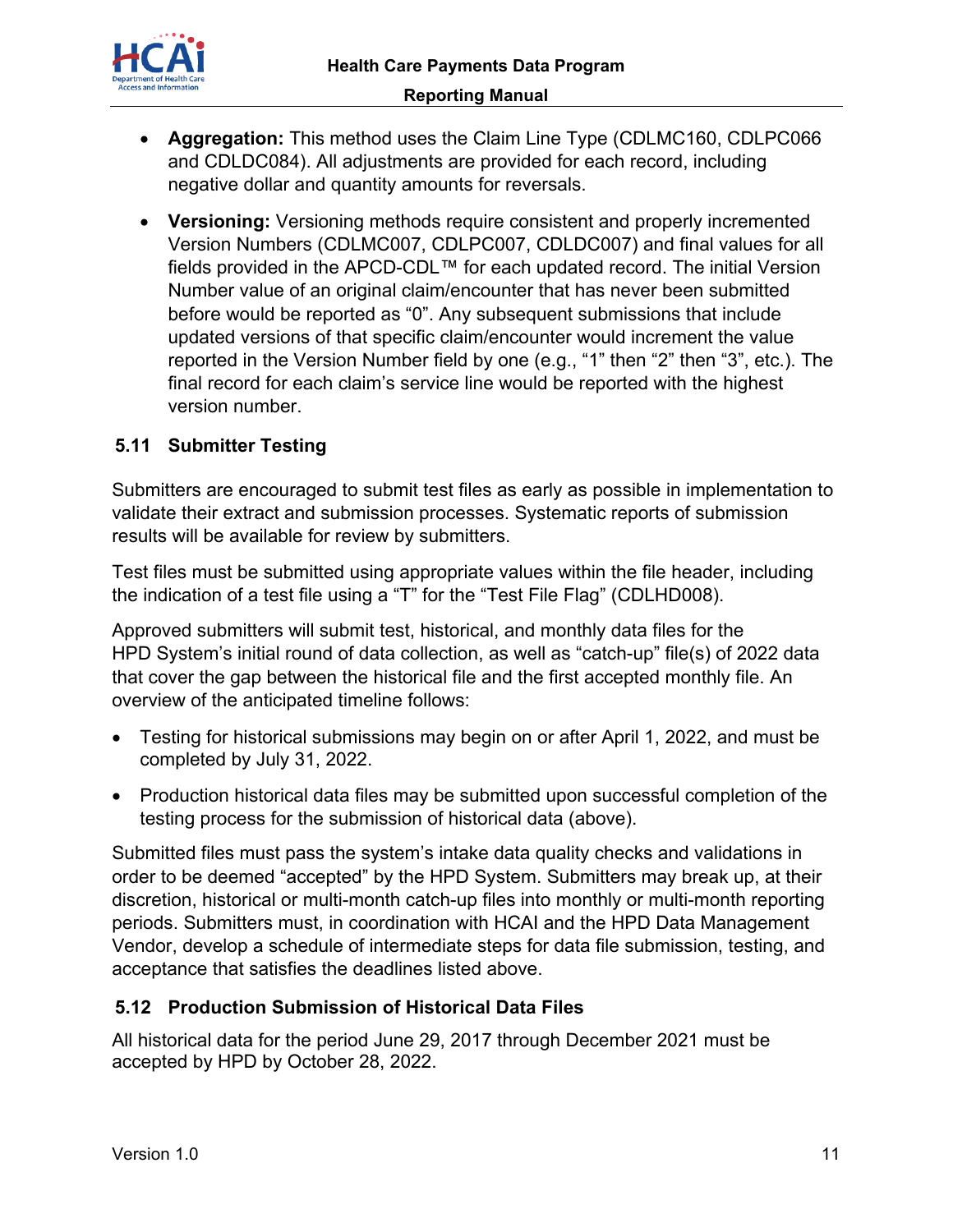

## **5.13 Submission of Ongoing Production Monthly Files**

Production monthly submissions must begin no later than with the November 2022 reporting period – due January 2, 2023 – and will continue for the life of the HPD Program.

For reporting periods after November 2022, submitters shall submit ongoing monthly data file submissions by the first day of the second month following the completion of the reporting period, unless that day falls on a weekend or state holiday, in which case the due date is the next working day. For example, data for the January monthly reporting period is due by March 1.

| <b>Reporting Period</b> | <b>Accepted Submission is Due By</b> |
|-------------------------|--------------------------------------|
| January                 | March 1                              |
| February                | April1                               |
| March                   | May 1                                |
| April                   | June 1                               |
| May                     | July 1                               |
| June                    | August 1                             |
| July                    | September 1                          |
| August                  | October 1                            |
| September               | November 1                           |
| October                 | December 1                           |
| November                | January 1                            |
| December                | February 1                           |

## **5.14 Production Submission of 2022 "Catch-Up" Files**

Production "catch-up" data files containing data for January 2022 through the month prior to the first monthly production submission must be submitted to and accepted by the HPD System on or before February 1, 2023.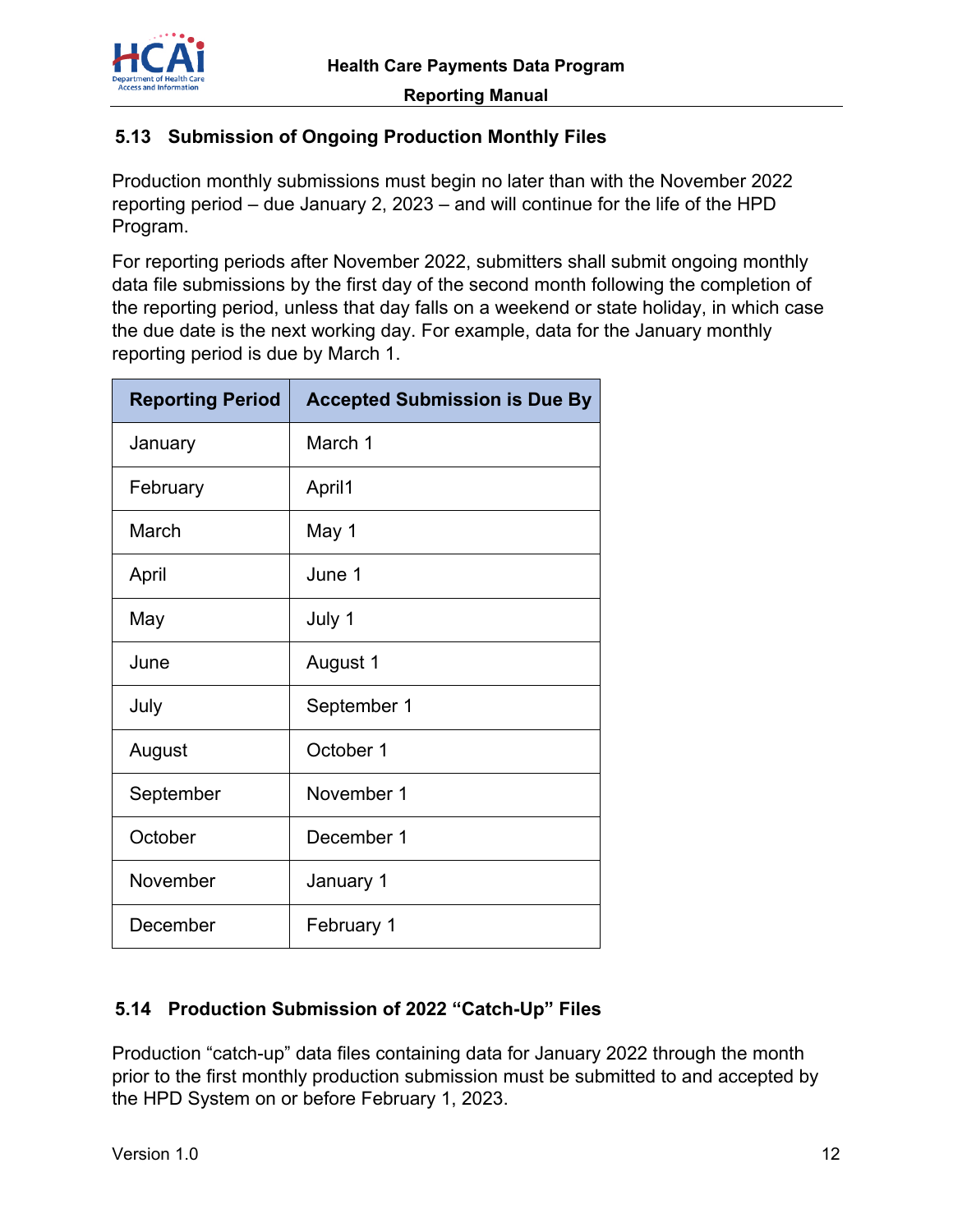

## **5.15 File Naming Convention**

Every file submitted to the HPD System shall be a standard text file and conform to the APCD-CDL™ (Version 2.1) format. The format of the file name is at the discretion of the submitter, but it is highly recommended that both a date of submission and a version number for the specific file being submitted be included in the file name to facilitate file identification when researching data anomalies or questions. If a file is a resubmission it is recommended to be noted as such in the file name.

#### **5.16 Submitters Acting as a Third-Party Administrator**

Submitters may submit data for multiple payers. This may include a submitter in the role of a Third-Party Administrator (TPA), which includes Pharmacy Benefit Managers (PBMs), for a self-insured entity.

Since each "payer" must be registered with the HPD Program, submitters that are TPAs should contact HCAI and provide either registration information for each "payer" that they represent or contact information for each self-insured entity. The ability to submit data for different payers in the same physical dataset has not yet been confirmed.

#### **5.17 Fee-For-Service Equivalents for Encounters/"Zero Pay" Claims**

For capitated encounters, submitters are requested to indicate what the charge amount of the encounter would have been if it had been claimed under a fee-for-service arrangement. Per the common data layout, Fee-For-Service (FFS) equivalents will be reported in the Allowed Amount field in the Medical Claims (CDLMC131) and Pharmacy Claims files (CDLPC038) when the reported Payment Arrangement Type field (CDLMC132, CDLPC049) equals "01" to indicate capitated services. FFS equivalents should reflect the total amount that a provider would be paid for a claim (i.e., the sum of insurer and member responsibilities) by calculating the median cost of the claim at the service line (defined at the level of the APC, CPT, DRG, HCPCS, etc.). The median cost is to be based on plan fee schedules (often used for tracking patient out of pocket spending relative to deductible amounts) for comparable providers/facilities paid using FFS arrangements.

## **5.18 Product Category Code (CDLME004)**

Submitters are directed to use the most granular choice available. In cases where more than one product code may be applicable to a specific member, the following subset of Product Codes (excerpted from the APCD CDL V2.1 Appendix G1) are anticipated to be the most relevant for reporting to HPD: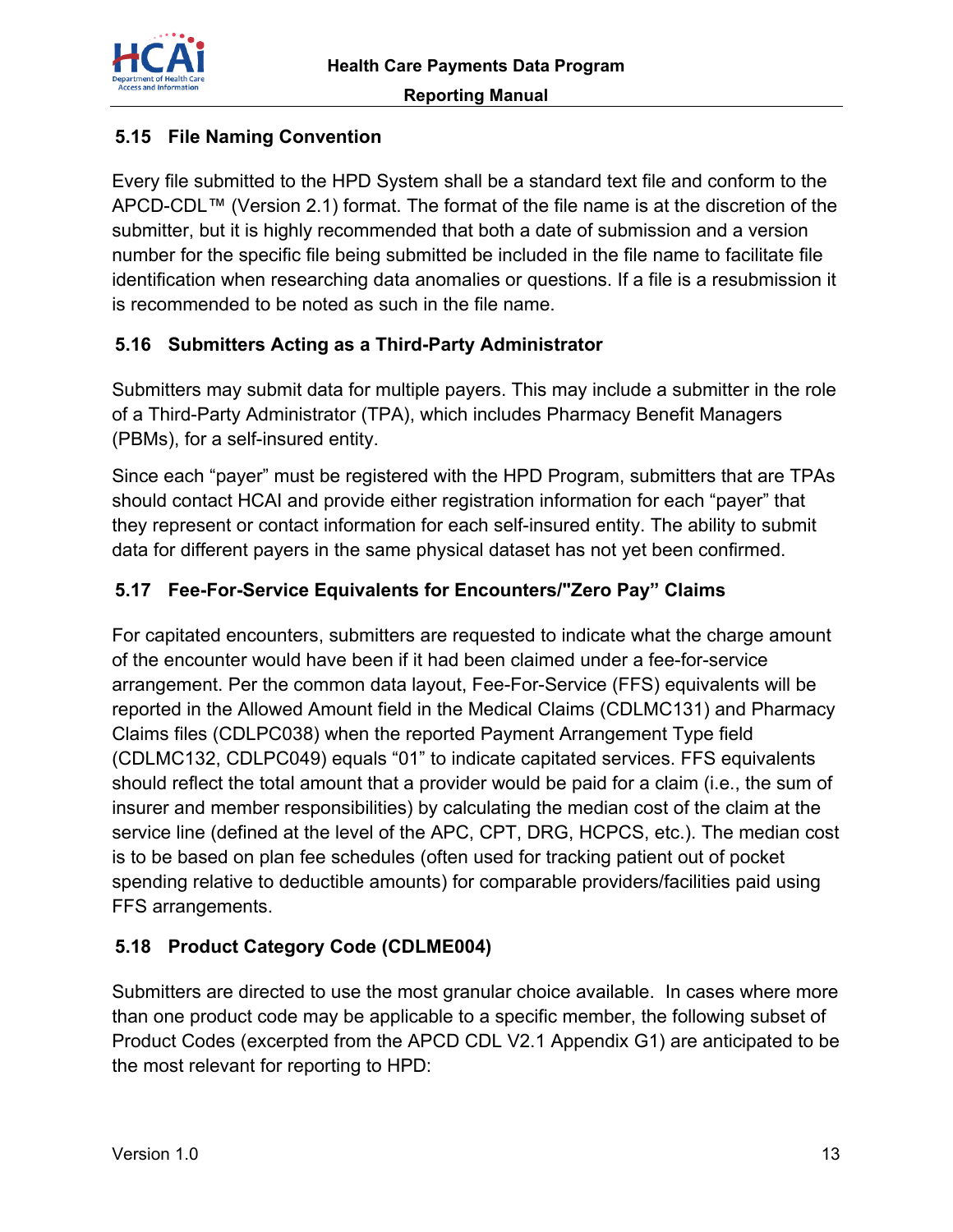

#### **Reporting Manual**

| Code      | <b>Description</b>                                            |  |  |  |  |  |
|-----------|---------------------------------------------------------------|--|--|--|--|--|
| E.        | Medicare – Point of Service (POS)                             |  |  |  |  |  |
| EP        | <b>Exclusive Provider Organization</b>                        |  |  |  |  |  |
| FH.       | Federal Employees Health Benefits Program (HMO)               |  |  |  |  |  |
| FP.       | Federal Employees Health Benefits Program (PPO)               |  |  |  |  |  |
| HM        | Health Maintenance Organization (HMO)                         |  |  |  |  |  |
| <b>HN</b> | Health Maintenance Organization (HMO) Medicare Advantage/Risk |  |  |  |  |  |
| IN        | Indemnity                                                     |  |  |  |  |  |
| MD        | Medicare Part D                                               |  |  |  |  |  |
| <b>MO</b> | Medicare Advantage PPO                                        |  |  |  |  |  |
| <b>PR</b> | Preferred Provider Organization (PPO)                         |  |  |  |  |  |
| <b>PS</b> | Point of Service (POS)                                        |  |  |  |  |  |

#### **5.19 Race and Ethnicity Data Elements**

Submitters are requested to submit race and ethnicity data for all members.

As noted in Appendix H of the APCD CDL V2.1, the following dataset defines valid values for these data elements:

http://www.cdc.gov/nchs/data/dvs/Race\_Ethnicity\_CodeSet.pdf

Race – CDLME029, CDLME030 and CDLME031

Submitters should use one of the following the two-character hierarchical codes for race:

|                | Code   Description            |
|----------------|-------------------------------|
| R <sub>1</sub> | American Indian/Alaska Native |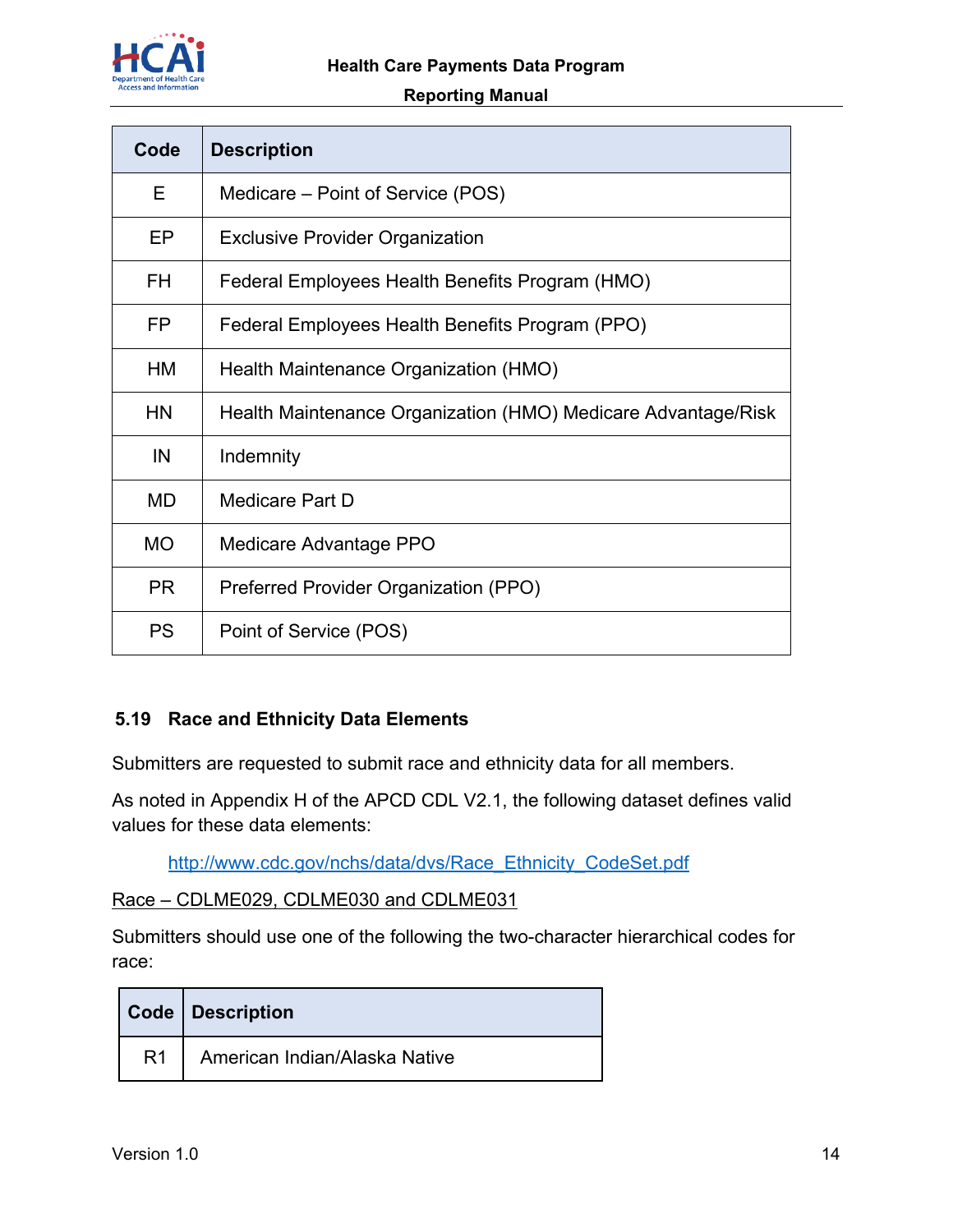

#### **Reporting Manual**

| R <sub>2</sub> | Asian                                     |
|----------------|-------------------------------------------|
| R <sub>3</sub> | <b>Black/African American</b>             |
| R <sub>4</sub> | Native Hawaiian or Other Pacific Islander |
| R <sub>5</sub> | White                                     |
| R <sub>9</sub> | <b>Other Race</b>                         |
| UN             | Unknown/Not Specified                     |

#### Hispanic Indicator - CDLME032

Submitters should follow the directions in the APCD CDL V2.1 for valid values for this field:

- "Y" if the ethnicity is any of the Ethnicity values listed in Table 2 *Ethnicity Concepts and Codes* from the CDC code set referenced in the APCD-CDL
- "N" if the ethnicity is known and is NOT one of these values
- "U" if not known

#### Ethnicity – CDLME033, CDLME034 and CDLME035

Valid 6-character values for these fields are determined by the Unique Identifier column defined in the CDC dataset (http://www.cdc.gov/nchs/data/dvs/Race\_Ethnicity\_CodeSet.pdf), for example:  $2156-8 = \text{Costa Rican}, 2180-8 = \text{Puerto Rican}.$ 

"UNKNOW" is also a valid response.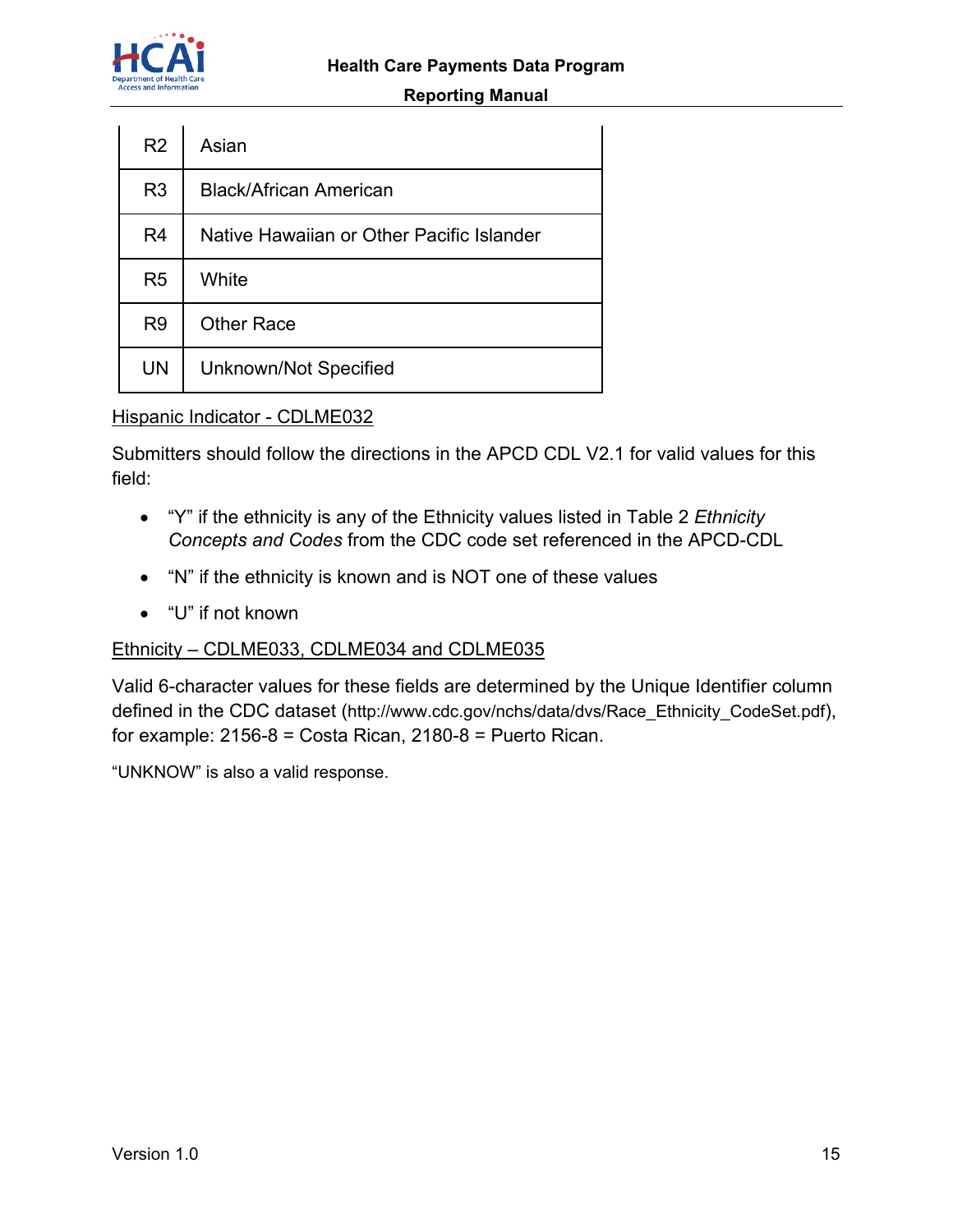

#### **5.20 Medical Claims File Data Element CDLMC157 – Claim Status**

Per the definition in the APCD CDL v2.1, the values provided in this field must be consistent with the X12 837 definition provided in 2320 SBR01. These are coordination of benefits values indicating the sequence of payer responsibility. The most common values to be used in this data element would be:

- "P" Primary
- "S" Secondary
- "T" Tertiary

Other values can be used, see the X12 837 2320 SBR01 definition for details.

#### **5.21 Pharmacy Claims File Data Element CDLPC065 – Record Status Code**

Per the definition in the APCD CDL v2.1, the values provided in this field must be consistent with the NCPDP definition provided in field A88 These values indicate status of the claim, valid values in this field are:

- $"1" -$  Paid
- "2" Denied
- "3" Reversed
- "4" Adjusted

#### **5.22 Submitting Historical Eligibility Data**

Historical data can be submitted in any of the following increments:

- Annual
- Quarterly
- Monthly

When reporting eligibility data, a record is required for each member for each month included in the increment. For example, if a historical file is submitted for a quarterly period, assuming that each member was eligible for benefits for the entire time, there would be three records per member included in the data – one for each month in the quarter.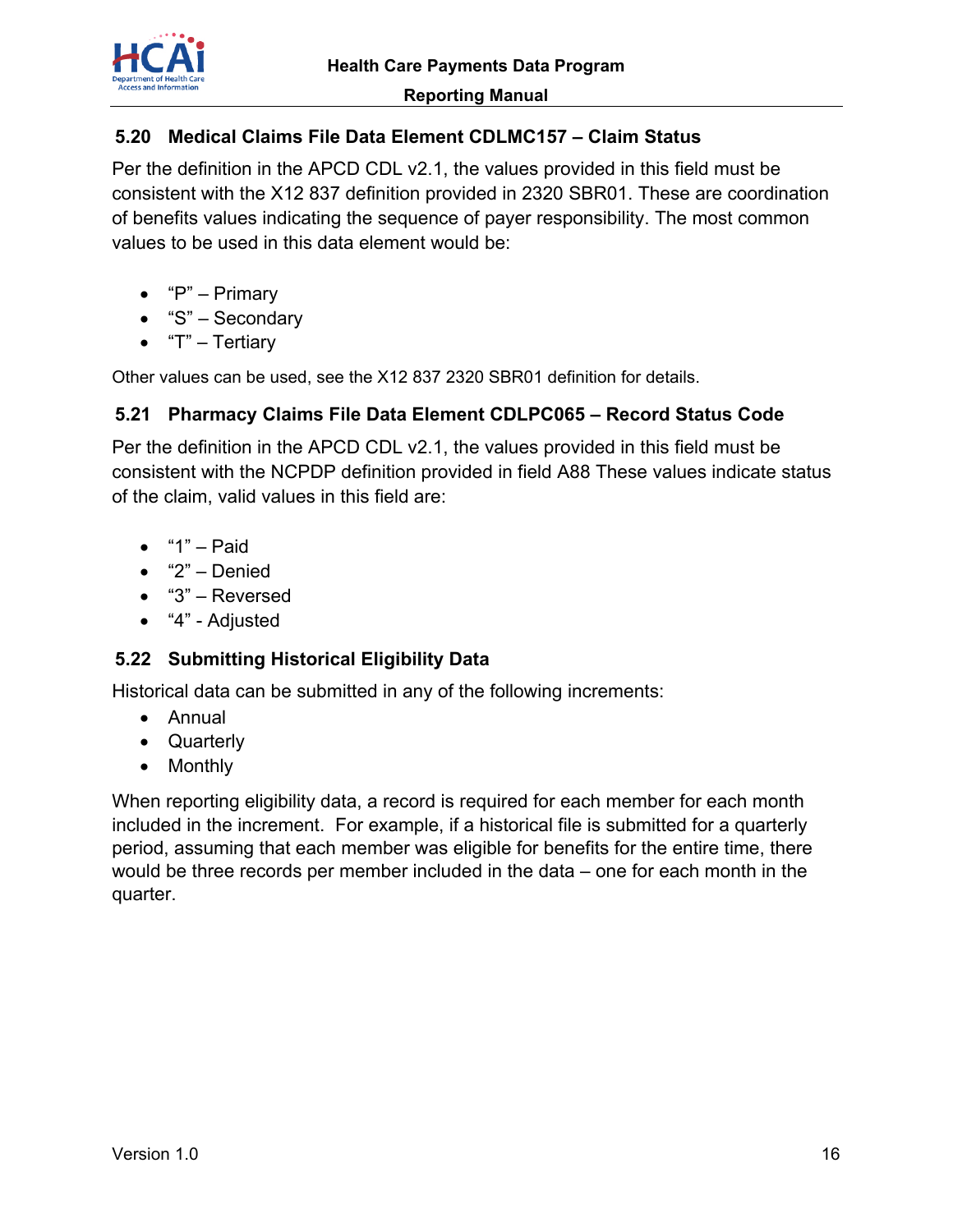

The following example of a quarterly eligibility file submission may be helpful in understanding this topic (not all APCD-CDL fields are represented):

| <b>Record</b><br><b>Type</b> | <b>Data</b><br><b>Submitter</b><br>Code | <b>Data</b><br><b>Submitter</b><br><b>Name</b> | <b>File</b><br>Type | <b>Period</b><br><b>Beginning</b><br>Date | <b>Period</b><br><b>Ending</b><br><b>Date</b> |
|------------------------------|-----------------------------------------|------------------------------------------------|---------------------|-------------------------------------------|-----------------------------------------------|
| HD                           | <b>CACXXXX</b>                          | Submitter A                                    | МE                  | 202101                                    | 202103                                        |

| CDLME005                | CDLME006                 | CDLME020                          | CDLME021                    | CDLME050                 | CDLME051                 |
|-------------------------|--------------------------|-----------------------------------|-----------------------------|--------------------------|--------------------------|
| <b>Start Year</b><br>of | <b>Start Month</b><br>οf | <b>Member</b><br><b>Last Name</b> | Member<br><b>First Name</b> | Plan<br><b>Effective</b> | <b>Plan Term</b><br>Date |
| Submission              | Submission               |                                   |                             | Date                     |                          |
| Example 1               |                          |                                   |                             |                          |                          |
| 2021                    | 01                       | Wind                              | Augusta                     | 20191015                 |                          |
| 2021                    | 02                       | Wind                              | Augusta                     | 20191015                 |                          |
| 2021                    | 03                       | Wind                              | Augusta                     | 20191015                 |                          |
| Example 2               |                          |                                   |                             |                          |                          |
| 2021                    | 0 <sub>1</sub>           | Ringing                           | Isabelle                    | 20200101                 |                          |
| 2021                    | 02                       | Ringing                           | Isabelle                    | 20200101                 | 20210215                 |
| Example 3               |                          |                                   |                             |                          |                          |
| 2021                    | 03                       | Sideways                          | Eileen                      | 20210331                 |                          |

Example 1 - Augusta Wind has active coverage for all 3 months of the reporting period and so has a record for each month in the reporting period. The member's effective date of coverage is 10/15/2019 and is still active as of the end of the reporting period, so Plan Term Date is reported as null.

Example 2 - Isabelle Ringing has active coverage for 2 months of the reporting period and so has a record for each applicable month in the reporting period. The member's effective date of coverage is 01/01/2020 with a termination date of 2/15/2021.

Example 3 - Eileen Sideways has active coverage for 1 month during the reporting period and so has 1 record in the quarterly file. The member's effective date of coverage is 03/31/2021 and is still active as of the end of the reporting period, so Plan Term Date is reported as null. This member had at least one day of active coverage during this reporting period and would be reported accordingly.

## **5.23 Submitting Dental Data**

In accordance with the definition of a Dental Plan in HPD Regulation Section 97300, submission of dental claims data for members who are exclusively enrolled for dental services with a Dental Plan is not required until the 2024 timeframe. However, dental claims/encounters that are covered under a member's medical benefits are expected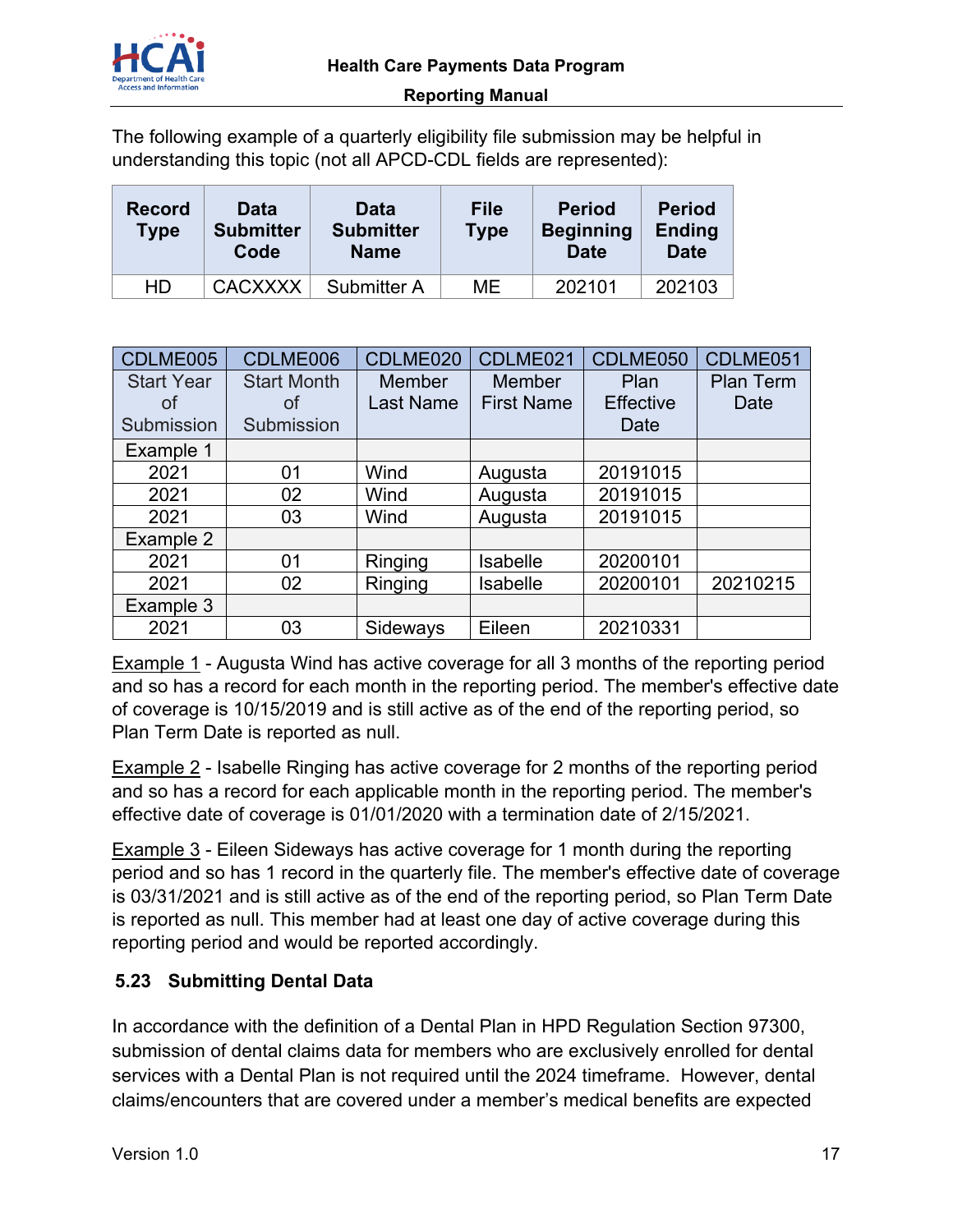

and should be reported within the medical claim file. These types of claims include services that are deemed "medically necessary" services, they are usually submitted on an 837 P/I and would not include data elements such as tooth number or tooth surface, with CDT codes reported in the procedure code field (CDLMC088).

## **5.24 Accountable Care Organization (ACO) Data**

There are two situational fields included on the Eligibility file that are Accountable Care Organization (ACO) focused. These fields are required when Member Insurance / Product Category Code (CDLME004) is one of the following values:

- EP = Exclusive Provider Organization
- HM = Health Maintenance Organization (HMO) (commercial only)
- PR = Preferred Provider Organization (PPO) (commercial only)
- PS = Point of Service (POS) (commercial only)

For members who are attributed to an ACO, plans should use their own internal identifier and name for the ACO contract. The internal identifier and name should be the same month-over-month for the same ACO contract.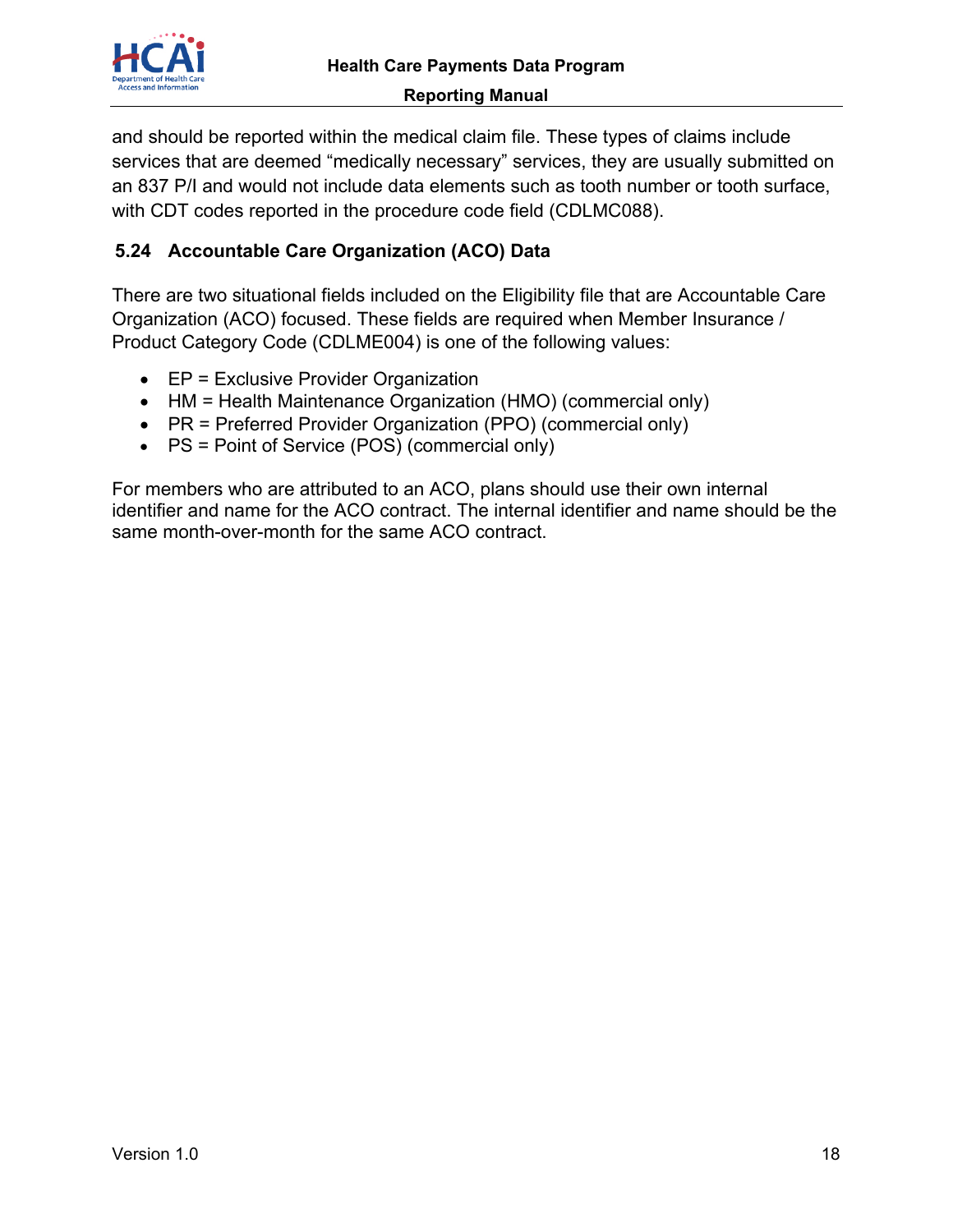

# **Appendix A – Intake Specifications**

## **A.1 File Acceptance**

Files submitted to the HPD System will be either accepted or rejected. Examples of reasons for rejection include the following:

- File format, including required layout, field lengths, and data types
	- Time (or reporting) periods do not match the reporting period identified in the header record (CDLHD006 and CDLHD007). Examples in each file type include the following data elements:
		- Member Eligibility File: Start Year/Month of Submission (CDLME005, CDLME006)
		- ─ Medical Claims File: Paid Date (CDLMC024)
		- ─ Pharmacy Claims File: Paid Date (CDLPC024)
		- ─ Dental Claims File: Paid Date (CDLDC023)
- Valid values for required data elements unless a Data Variance has been approved by the HPD Program
- Data quality validations that evaluate the data element relationships and the data integrity in each file – unless a Data Variance has been approved by the HPD Program (see Section 4.9)

#### **A.2 Required Data Content**

#### a) **Service Line Level Data**

In the case where a claim or encounter includes multiple service lines, the submitter shall send all service line level data to the HPD System.

This includes unbundled service lines, where the procedure code originally reported on one service line has been broken into and paid under two or more separate (possibly different) procedure codes or when the units of service originally reported on one service line have been broken into two or more service lines and paid under different reimbursement rates.

#### b) **Institutional and Professional Claims/Encounters**

An institutional claim/encounter is one that would have been billed using an ASC X12 837 Institutional (837I) electronic claim format.

A professional claim/encounter is one that would have been billed using an ASC X12 837 Professional (837P) electronic claim format.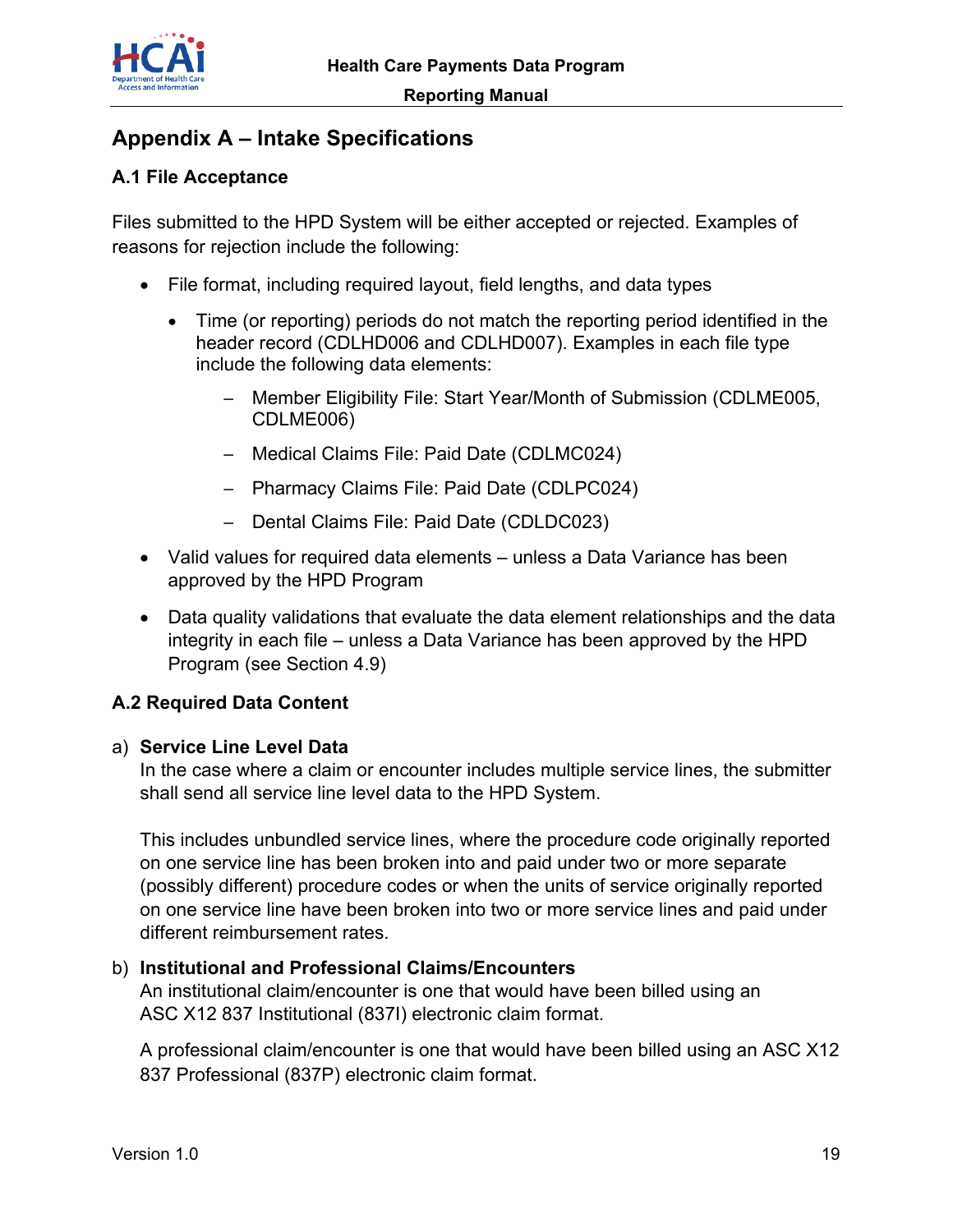

#### c) **Inpatient and Outpatient Claims/Encounters**

For all institutional claims/encounters, the Bill Type ASC X12 837I CLM05-2 determines if the claim/encounter should be designated as inpatient or outpatient. The Uniform Billing Claim Form Bill Type codes contained in this field are defined by the National Uniform Billing Committee (NUBC). To determine if a claim/encounter should be designated as "inpatient" or "outpatient" refer to the list of valid codes defined by NUBC.

#### **A.3 Data Element Format**

Each data element must comply with the APCD-CDL™ (Version 2.1) specifications. Failure to comply with APCD-CDL™ data element specifications will result in file rejection unless a Data Variance request has been approved by the HPD Program.

#### **A.4 Required/Situational Data Elements**

Unless a Data Variance has been approved for a specific field, data elements designated in the DSG as "Required" must be populated at all times. Failure to provide a valid value in a required field without an approved Data Variance will result in the rejection of the submitted file.

Data elements designated as "Situational" must be populated under specific circumstances. Unless a Data Variance has been approved for a specific field, failure to provide a valid value in a situational field will result in the rejection of the submitted file if the situational circumstance is present. For example, the Admission Date field (CDLMC025) is designated as "Situational" and is required when the claim/encounter is "inpatient.

**\*\* Refer to the APCD-CDL™ (Version 2.1) for data format specifications.**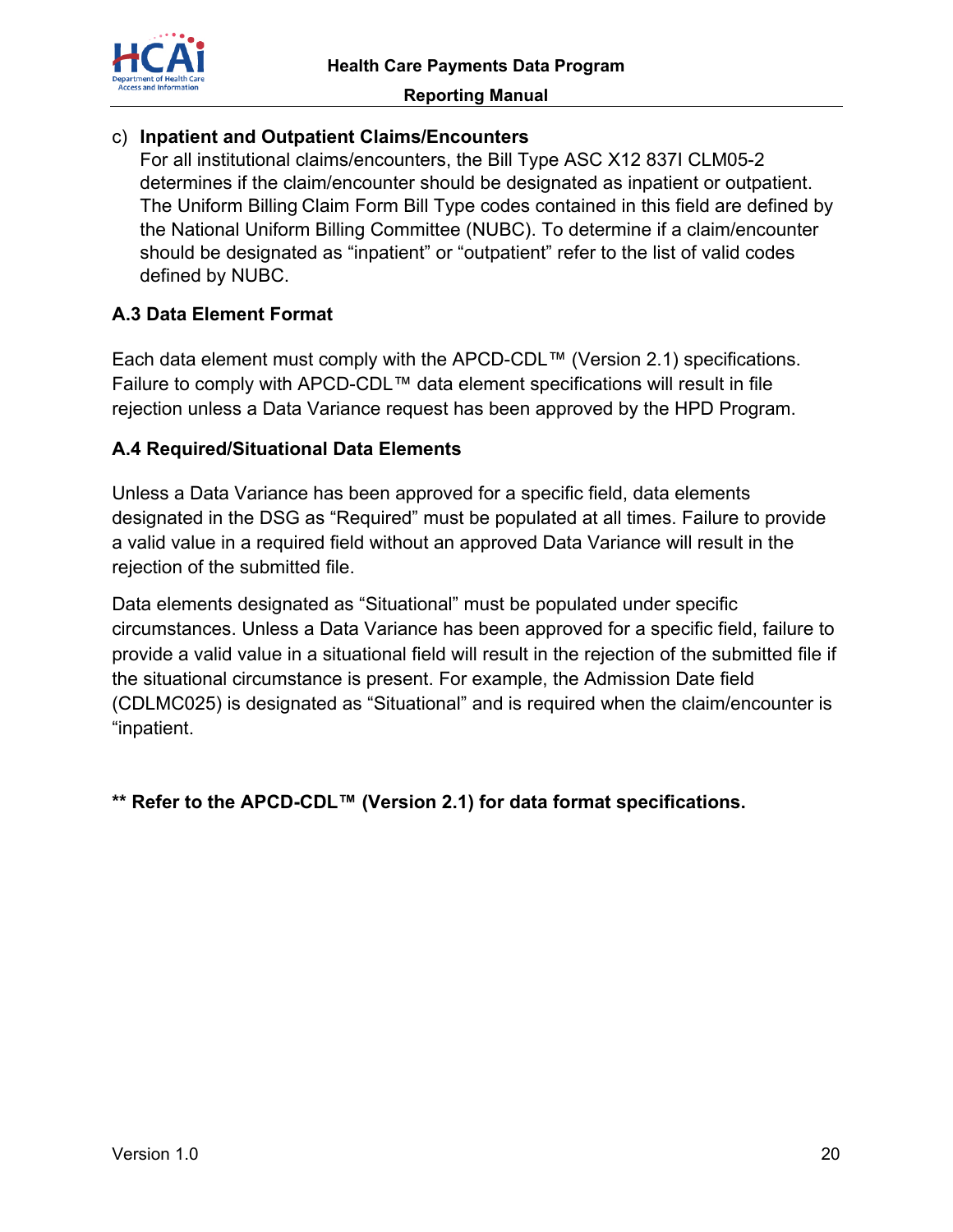

# **Appendix B – Plan and Submitter Registration Scenarios**

All names used in the following scenarios are fictitious. Examples that apply to health plans licensed through the California Department of Managed Health Care (DMHC) also apply to insurers licensed through the California Department of Insurance (CDI) and vice versa.

#### **B.1 A Plan Submitting Its Own Data**

My Health Plan is a licensed health plan with DMHC and intends on submitting data to the HPD Program without any delegation.

My Health Plan would register as a plan and receive a unique Payer Code (P0010). My Health Plan also would register as a submitter and receive a unique Submitter Code (S9010).



## **B.2 An Insurer with Multiple Licenses Submitting Its Own Data**

ABC Insurance has three licenses, ABC Insurance Company (AIC), ABC Holding Co. (AHC), and About Health Inc. (AHI) with CDI and intends on submitting data to the HPD Program without any delegation. Each license covers over 40,000 lives.

ABC Insurance would register each license separately and would receive a unique Plan Code per license, AIC (P4401), AHC (P4402) and AHI (P4403) . ABC Insurance also would register as a submitter and receive a unique Submitter Code (S9441).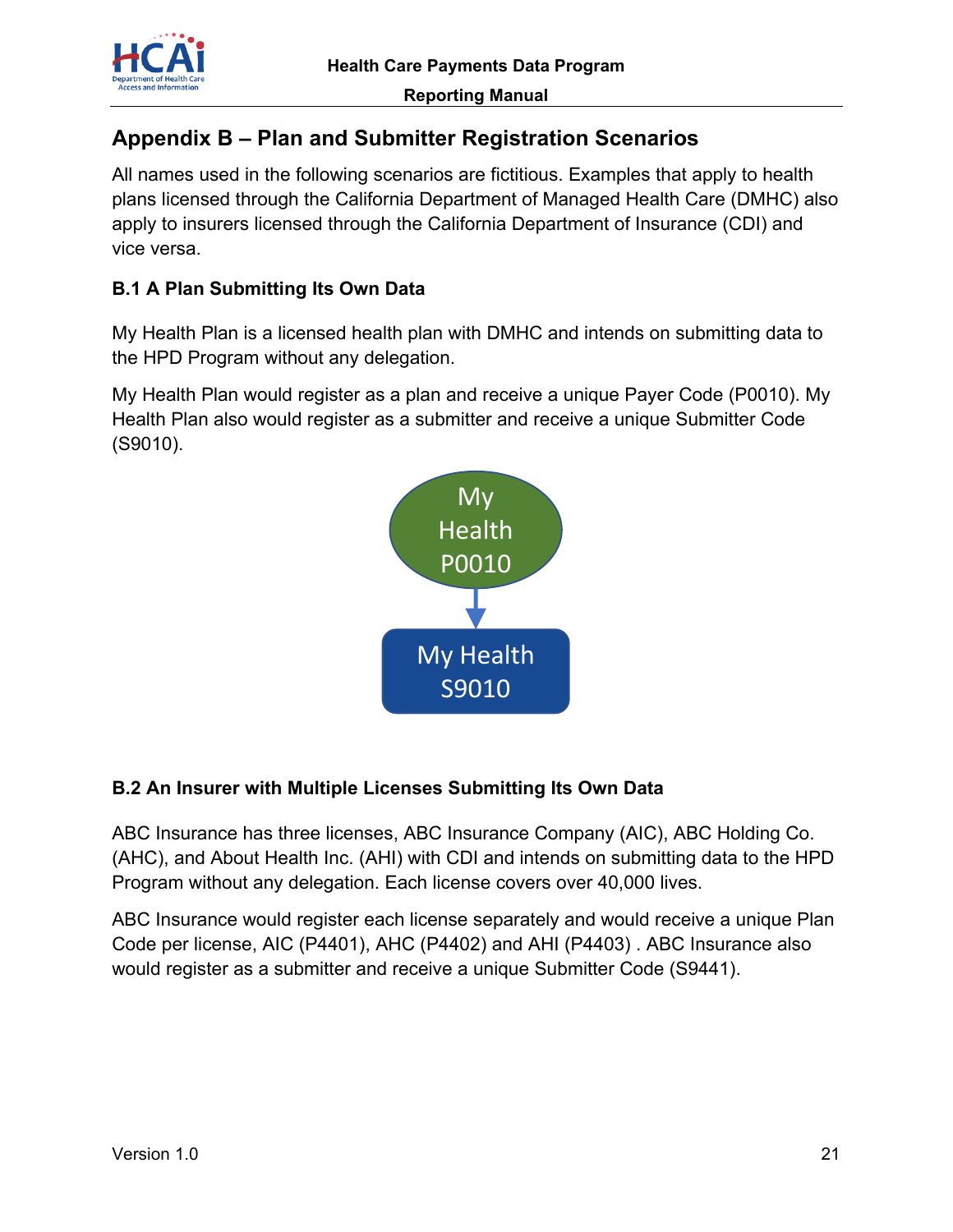

#### **B.3 A Plan with Multiple Licenses Submitting Its Own Data (Various Thresholds)**

XYZ Health Plan has three licenses with DMHC and intends on submitting data to the HPD Program without any delegation. Two of their licenses cover over 40,000 lives (RST Health and PQR Health), but the third (UVW Health) covers only 35,000 lives.

XYZ Health Plan would register RST Health and PQR Health separately. XYZ Health Plan would not register the license for UVW Health as it is below the mandatory reporting threshold. RST Health and PQR Health would each receive a unique Payer Codes (P3005 and P3010). XYZ Health Plan would also register as a submitter and receive a unique Submitter Code (S3999).

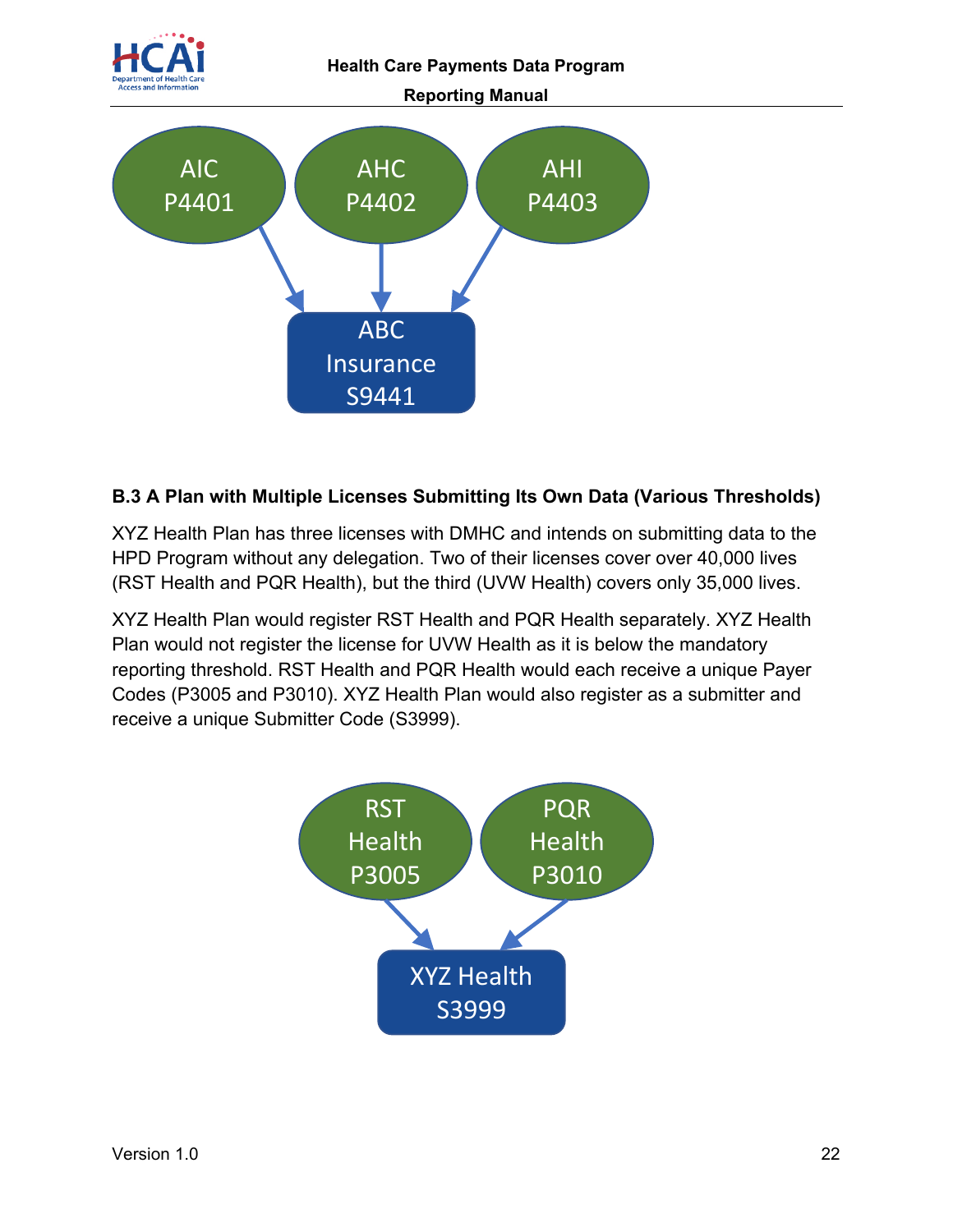

Largeville Unified School District (LUSD) is a public self-insured entity that covers 75,000 lives. LUSD contracts with Alpha Health to provide medical and pharmacy benefits and with Beta Health to provide behavioral health benefits.

LUSD would register as a plan and indicate Alpha Health and Beta Health as LUSD's delegated submitters. LUSD would receive a unique Payer Code (P1001). Alpha Health would register as a submitter, would indicate that they will be submitting data on behalf of LUSD, and would be responsible for submitting all four data file types (i.e., Member Eligibility, Medical Claims, Pharmacy Claims, and Provider). Alpha Health would be assigned a unique Submitter Code (S1005). Beta Health would register as a submitter, would indicate that they will be submitting data on behalf of LUSD, and would be responsible for submitting only Eligibility, Medical Claims, and Provider data files. Beta Health would be assigned a unique Submitter Code (S1010).



#### **B.5 A Plan Acting in Different Roles with Multiple Other Entities**

Bravo Health is a licensed health plan with DMHC and intends on submitting data to the HPD Program without any delegation. Bravo Health would register as a plan and receive a unique Plan Code (P1234). Bravo Health would also register as a submitter and receive a unique Submitter Code (S2345).

Smallville Unified School District (SUSD) is a public self-insured entity that covers 41,000 lives. SUSD contracts with multiple entities: Bravo Health to provide medical benefits, Capitol Pharmacy as a Pharmacy Benefits Manager (PBM), and Lima Health to provide behavioral health benefits. SUSD would register as a plan and indicate Bravo Health, Capitol Pharmacy, and Lima Health as delegated submitters. SUSD would receive a unique Payer Code (P3456). Capitol Pharmacy would register as a submitter, would indicate that they will be submitting data on behalf of SUSD, and would be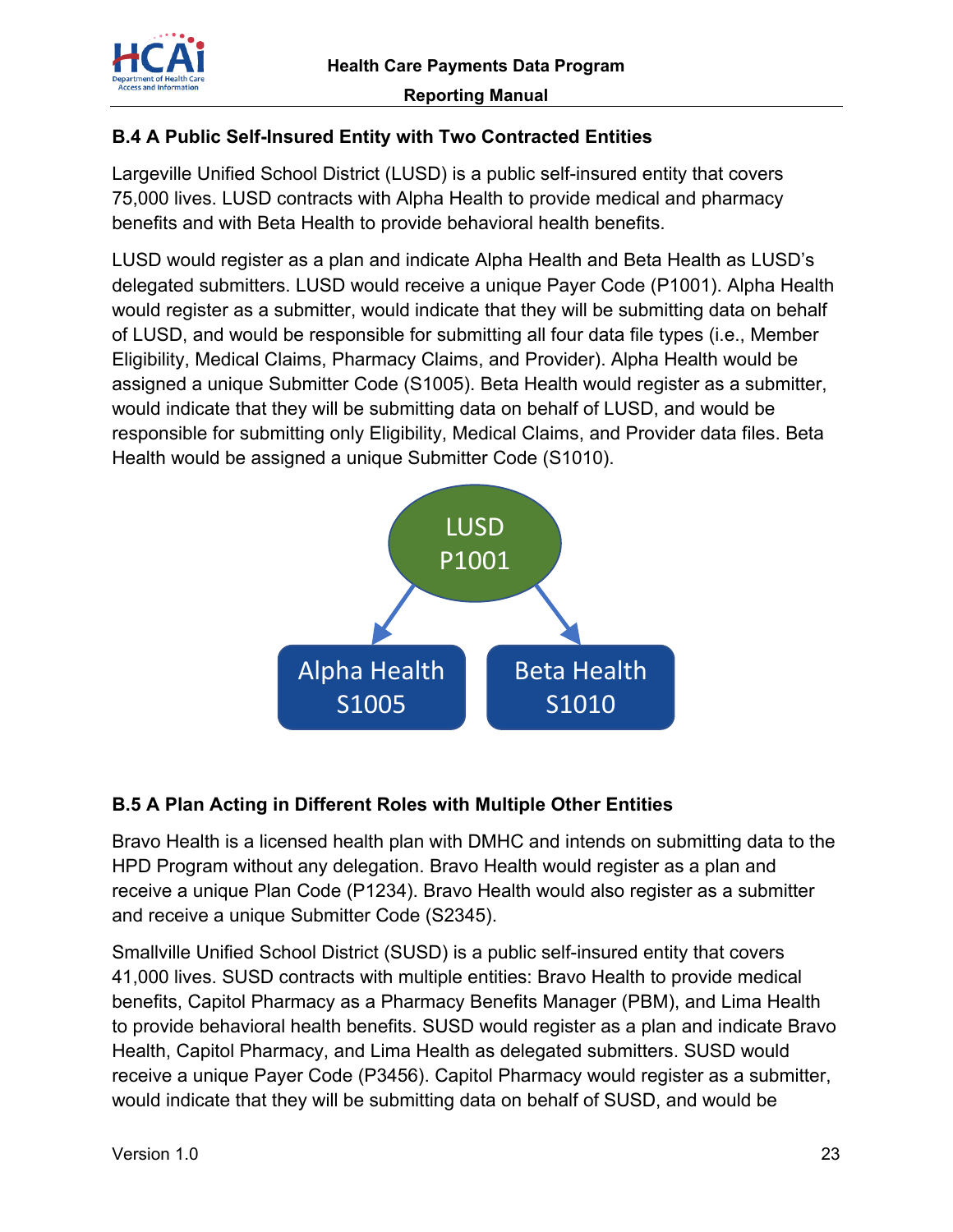

responsible for submitting only Eligibility, Pharmacy Claims, and Provider data files. Capitol Pharmacy would be assigned a unique Submitter Code (S4567). Lima Health would register as a submitter, would indicate that they will be submitting data on behalf of SUSD, and would be responsible for submitting only Eligibility, Medical Claims, and Provider data files. Lima Health would be assigned a unique Submitter Code (S5678). Bravo Health would update their previous registration for Submitter Code S2345 and add SUSD as a plan on whose behalf they will be submitting data, indicating that they will be submitting Eligibility, Medical Claims, and Provider data files for Payer Code P3456 (i.e., Smallville Unified School District).

Bravo Health owns a subsidiary company, Bravo Insurance Company (BIC), that holds a CDI license as an insurer and covers 55,000 lives. Bravo Health intends to submit the data for BIC. BIC would register as a plan and indicate Bravo Health as a delegated submitter. BIC would receive a unique Payer Code (P6789). Bravo Health would update their previous registration for Submitter Code S2345 and add BIC as a plan on whose behalf they will be submitting data, indicating that they will be submitting all four data file types for Payer Code P6789.



These relationships could be displayed as follows: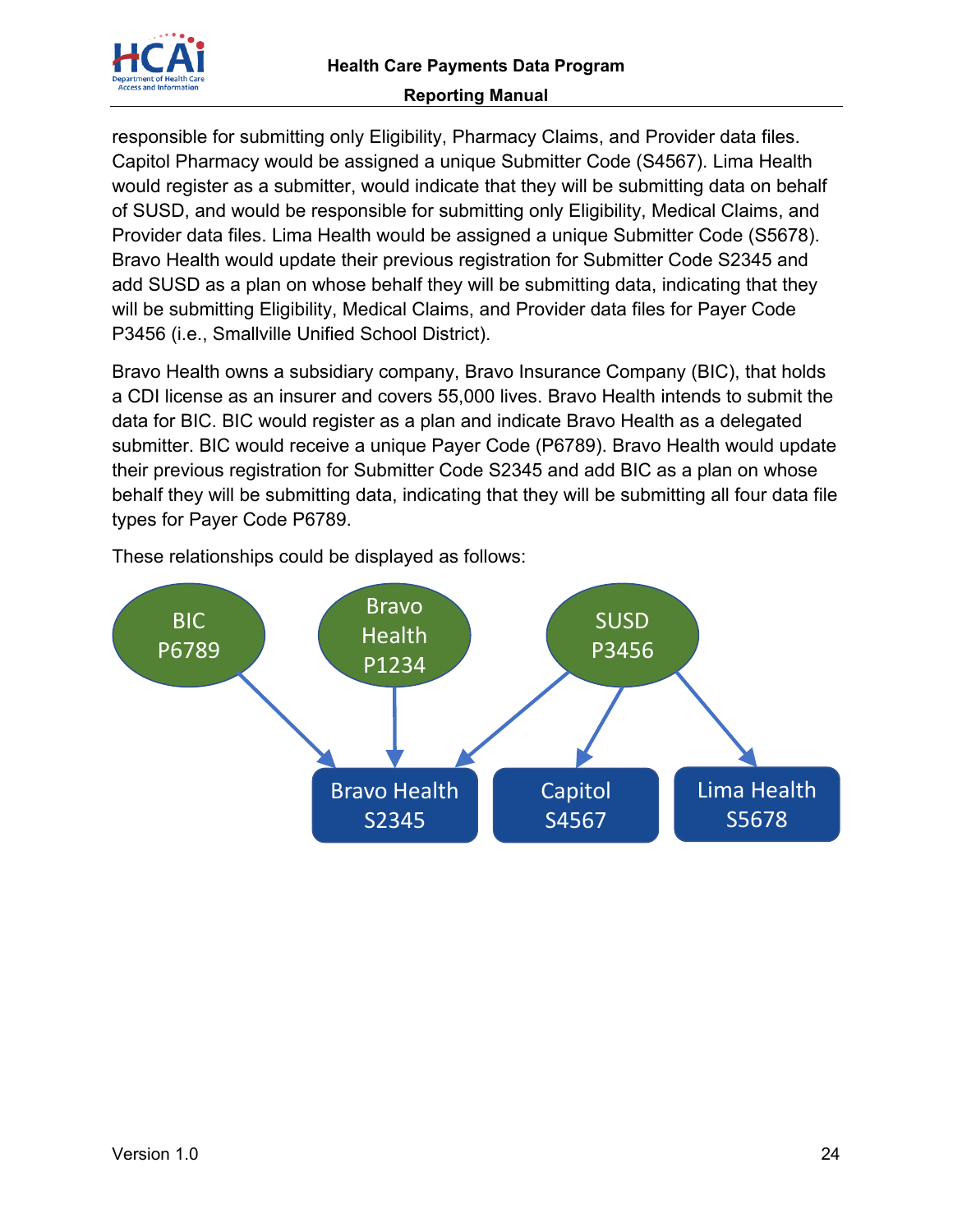

# **Appendix C – Claim and Service Line Submission Scenarios**

This section takes a number of different claim and service line scenarios and discusses the course of action required in each.

#### **C.1 A Partially Denied Claim**

An original claim has four service lines, three lines were accepted and paid as primary, and one service line was denied. The entire claim should be submitted to HPD as follows.

Claim Line Type: "O" = Original, "D" = Denied

| Payer Claim<br>Control<br>Number<br>(CDLMC005) | Version<br><b>Number</b><br>(CDLMC007) | Line Counter<br>(CDLMC006) | Service Units<br>or Quantity<br>(CDLMC121) | Plan Paid<br>Amount<br>(CDLMC125) | Denied<br>Claim Line<br>Indicator<br>(CDLMC158) | Claim Line<br>Type<br>(CDLMC160) |
|------------------------------------------------|----------------------------------------|----------------------------|--------------------------------------------|-----------------------------------|-------------------------------------------------|----------------------------------|
| ABC1234                                        | 0                                      |                            | 15                                         | 12000                             | $\mathcal{P}$                                   | $\Omega$                         |
| ABC1234                                        | 0                                      | $\mathcal{P}$              | 20                                         | 800                               | $\mathcal{P}$                                   | $\Omega$                         |
| ABC1234                                        | 0                                      | 3                          | 97                                         | 0                                 |                                                 | O                                |
| ABC1234                                        | 0                                      | 4                          | 5                                          | 135567                            | 2                                               | ∩                                |

#### **C.2 A Partially Denied Claim is Adjusted**

The same claim described in C.1 is subsequently adjusted. The previously submitted information must be voided, and then replacement records must be submitted.

Since claim adjustments are being reported as reversals and replacements, the version number continues to be reported as 0 (Claim versions are not used in this method of reporting adjustments).

Claim Line Type "V" = Void, "R" = Replacement

Depending upon specific Health Plan processing, the Claim Line Type (CDLMC160) could also be reported as "B" = Back-out.

When reporting adjustments as reversals: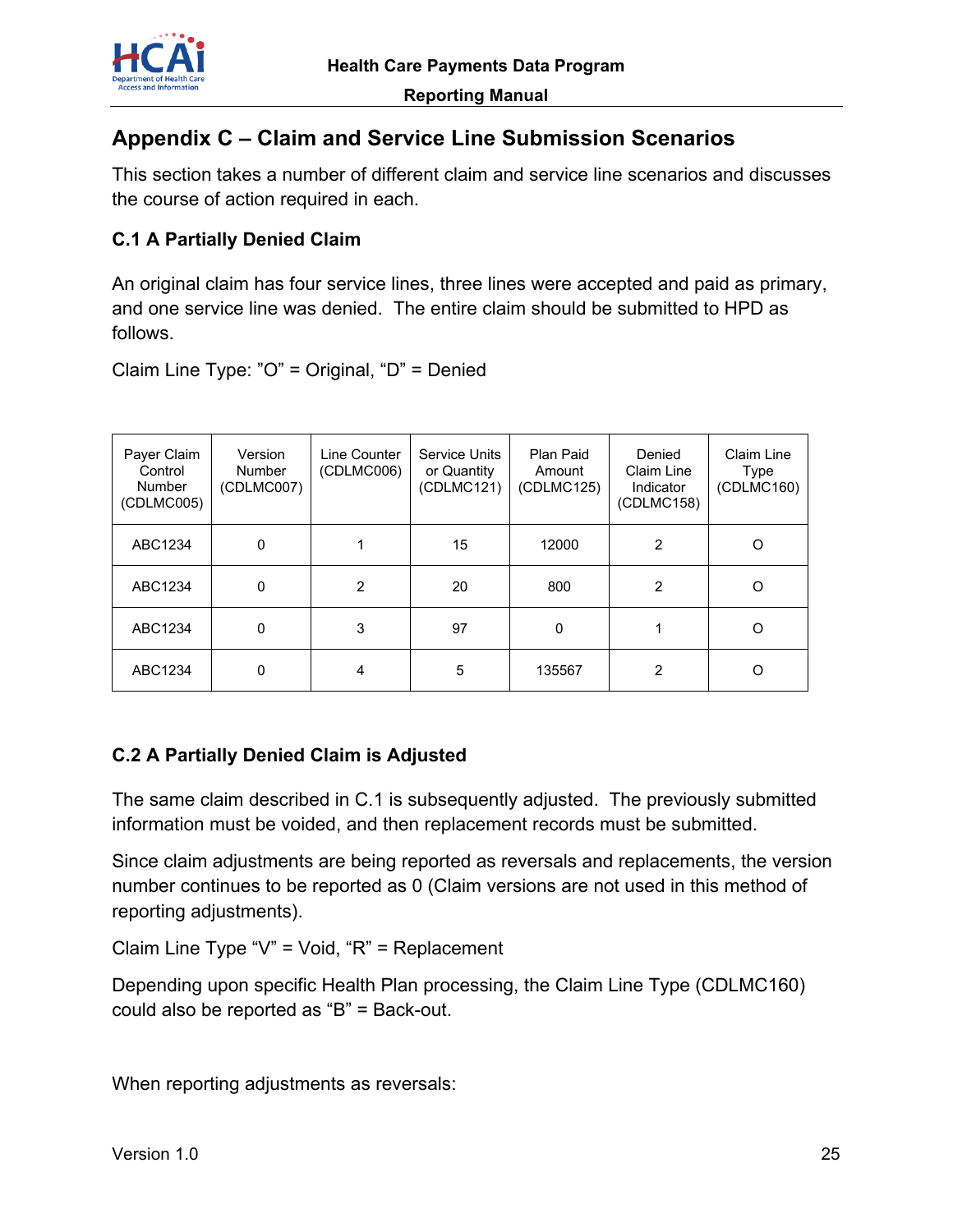

#### **Reporting Manual**

| Payer Claim<br>Control<br><b>Number</b><br>(CDLMC005) | Version<br><b>Number</b><br>(CDLMC007) | Line Counter<br>(CDLMC006) | <b>Service Units</b><br>or Quantity<br>(CDLMC121) | Plan Paid<br>Amount<br>(CDLMC125) | Denied<br>Claim Line<br>Indicator<br>(CDLMC158) | Claim Line<br>Type<br>(CDLMC160) |
|-------------------------------------------------------|----------------------------------------|----------------------------|---------------------------------------------------|-----------------------------------|-------------------------------------------------|----------------------------------|
| ABC1234                                               | $\mathbf 0$                            | 1                          | $-15$                                             | $-12000$                          | $\overline{2}$                                  | V                                |
| ABC1234                                               | $\mathbf 0$                            | 2                          | $-20$                                             | $-800$                            | 2                                               | $\vee$                           |
| ABC1234                                               | $\mathbf 0$                            | 3                          | $-97$                                             | 0                                 | 1                                               | $\vee$                           |
| ABC1234                                               | $\mathbf 0$                            | $\overline{4}$             | $-5$                                              | -135567                           | $\overline{2}$                                  | $\vee$                           |
| ABC1234                                               | 1                                      | 1                          | 15                                                | 12000                             | $\overline{2}$                                  | R                                |
| ABC1234                                               | 1                                      | 2                          | 20                                                | 800                               | 2                                               | $\mathsf{R}$                     |
| ABC1234                                               | 1                                      | 3                          | 7                                                 | 14700                             | 2                                               | R                                |
| ABC1234                                               | 1                                      | 4                          | 5                                                 | 135567                            | 2                                               | R                                |

#### **C.3 A Fully Denied Claim**

A claim with PCCN = XYZ8765 has two service lines and both were denied. This claim should not be submitted to HPD.

Claim XYZ8765 is then adjusted and is approved for payment as a secondary claim. Since no original was submitted to HPD for denied claim, no void is required. Instead, the following original claim details are sent:

| Payer Claim<br>Control<br><b>Number</b><br>(CDLMC005) | Version<br><b>Number</b><br>(CDLMC007) | Line Counter<br>(CDLMC006) | <b>Service Units</b><br>or Quantity<br>(CDLMC121) | Plan Paid<br>Amount<br>(CDLMC125) | Denied<br>Claim Line<br>Indicator<br>(CDLMC158) | Claim Line<br>Type<br>(CDLMC160) |
|-------------------------------------------------------|----------------------------------------|----------------------------|---------------------------------------------------|-----------------------------------|-------------------------------------------------|----------------------------------|
| XYZ8765                                               | 0                                      |                            | 25                                                | 2675                              | 2                                               |                                  |
| XYZ8765                                               | 0                                      | 2                          | 2                                                 | 1571                              | 2                                               |                                  |

# **C.4 An Approved Claim is Subsequently Fully-Denied**

A claim with PCCN = FGH0001 has three service lines and all were accepted. This claim would be submitted to HPD as follows: